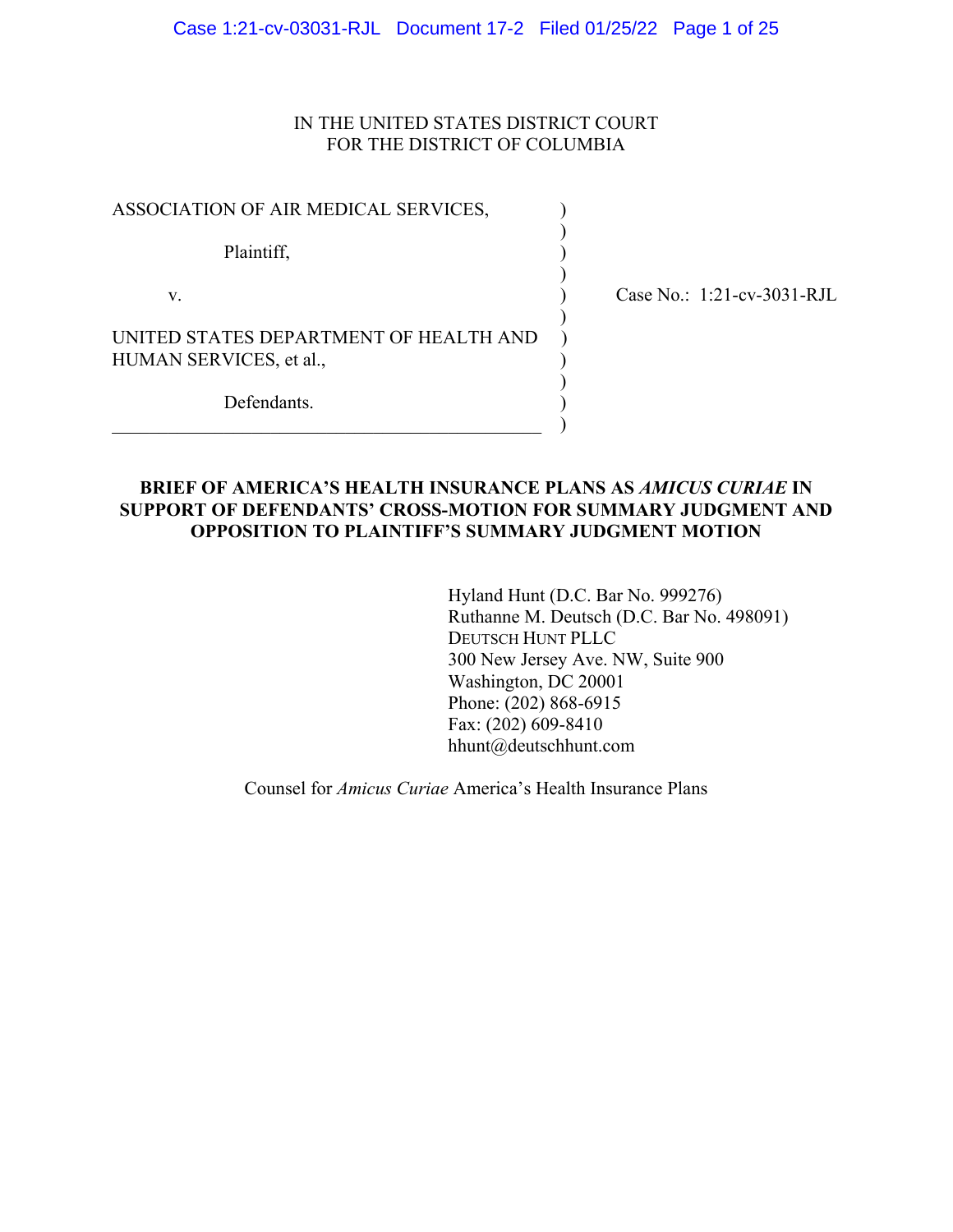# **CORPORATE DISCLOSURE STATEMENT**

Under Local Rule 7(o)(5), *amicus curiae* America's Health Insurance Plans, Inc. (AHIP) submits the following corporate disclosure statement:

AHIP has no parent corporation and no publicly-traded company holds 10% or more of AHIP's stock.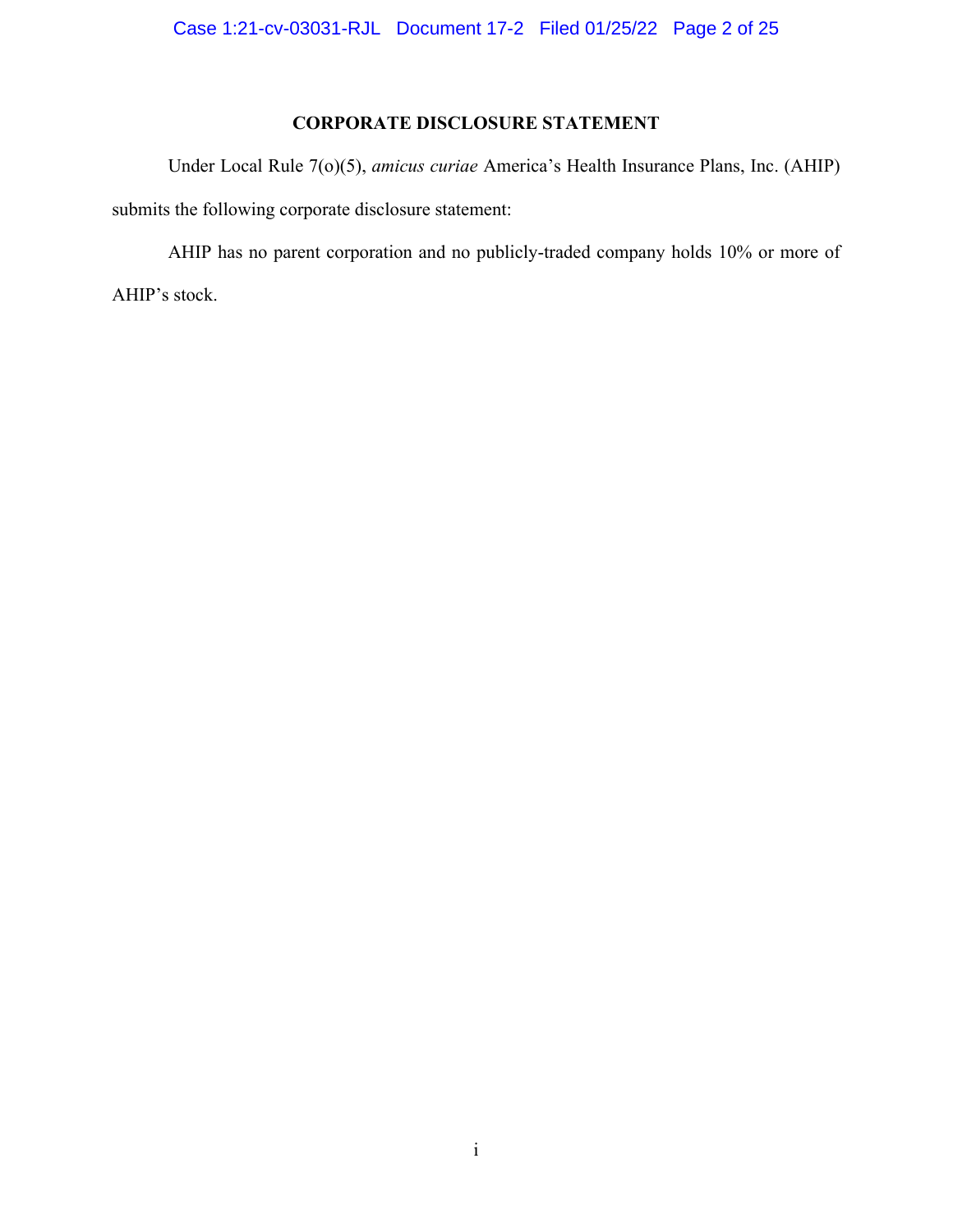# **TABLE OF CONTENTS**

| I.   |           | The No Surprises Act Seeks To Remedy Market Dysfunction Where Patients<br>Cannot Choose Providers—A Particular Concern For Air Ambulances4      |
|------|-----------|-------------------------------------------------------------------------------------------------------------------------------------------------|
| II.  |           | The QPA Rule Is Necessarily And Reasonably Calibrated To Address The<br>Dysfunction Created By Air Ambulance Providers' Out-Of-Network Business |
| III. |           | Predictable Rules For Independent Dispute Resolution Benefit Consumers11                                                                        |
|      | A.        | Rulemaking Was Required to Guide IDR Decision-Making, and the<br>Departments Reasonably Interpreted the Act to Favor Predictability. 11         |
|      | <b>B.</b> |                                                                                                                                                 |
|      | $C$ .     | Predictability Makes Health Care More Affordable, While Ensuring Fair                                                                           |
|      |           |                                                                                                                                                 |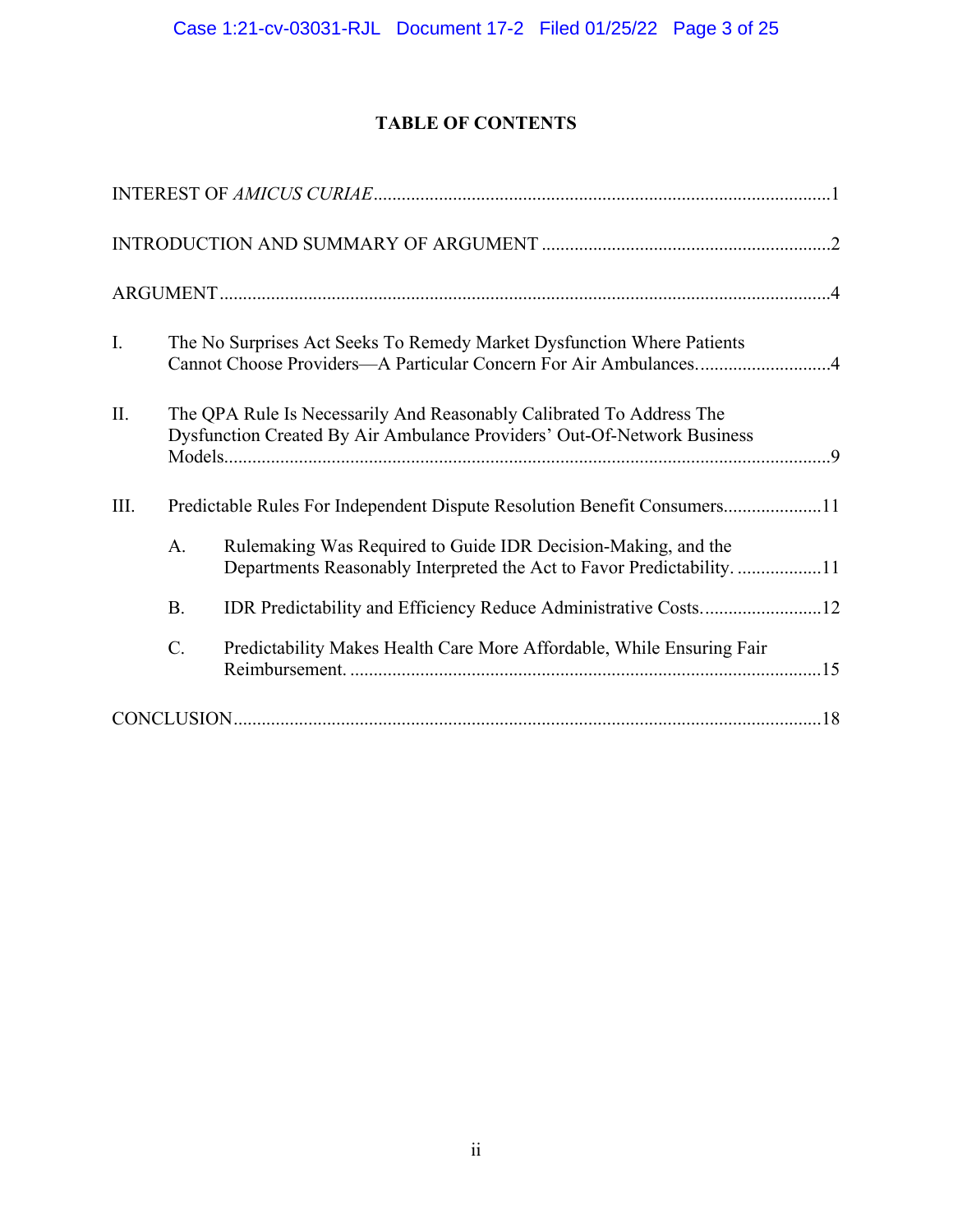# **TABLE OF AUTHORITIES**

| Cases              |  |
|--------------------|--|
|                    |  |
|                    |  |
| <b>Statutes</b>    |  |
|                    |  |
|                    |  |
|                    |  |
|                    |  |
|                    |  |
|                    |  |
|                    |  |
|                    |  |
|                    |  |
|                    |  |
|                    |  |
|                    |  |
| <b>Regulations</b> |  |
|                    |  |
|                    |  |
|                    |  |
|                    |  |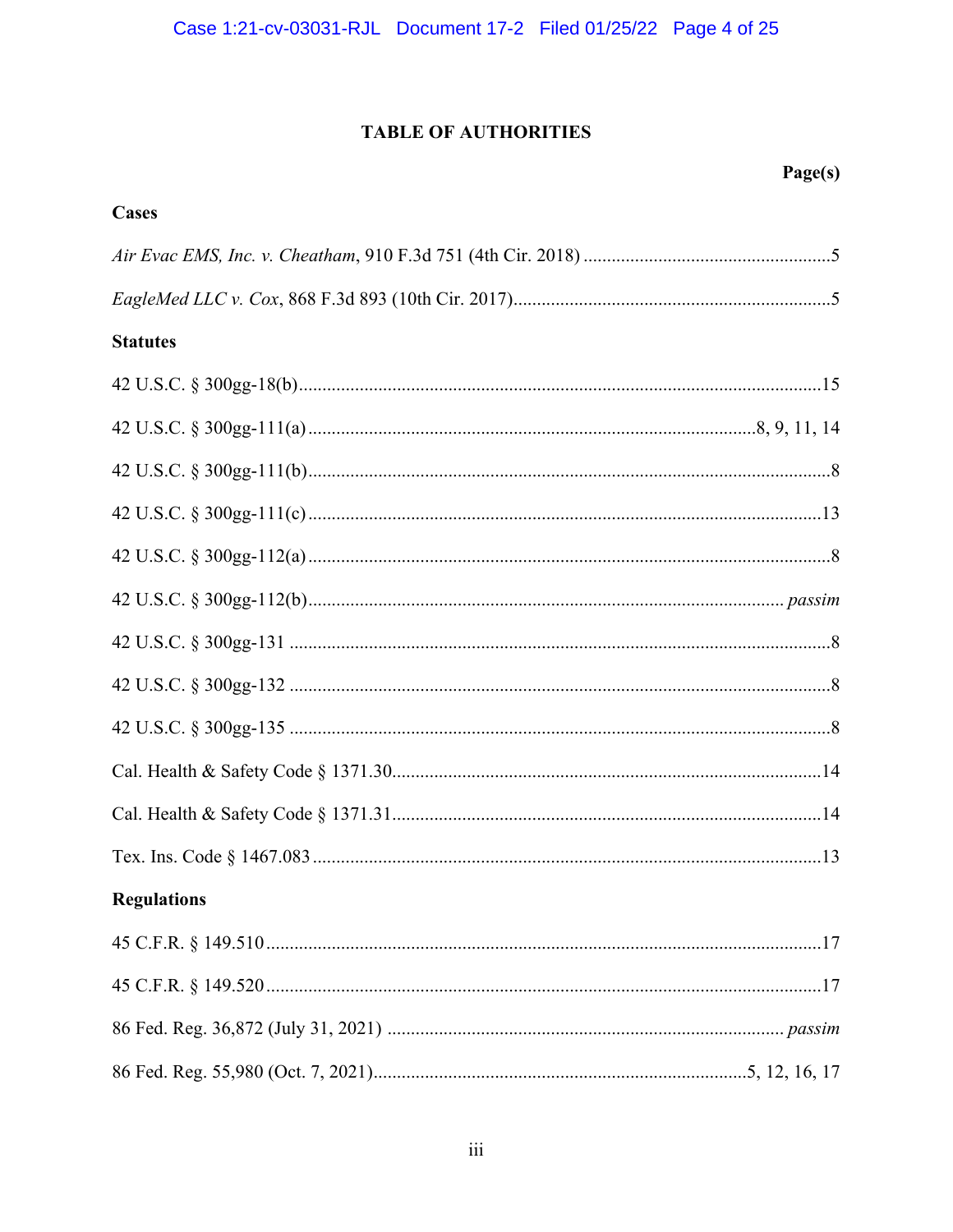# **Other Authorities**

| Loren Adler et al., High air ambulance charges concentrated in private equity-owned carriers,                                     |
|-----------------------------------------------------------------------------------------------------------------------------------|
| AHIP, Center for Policy and Research, Charges Billed by Out-of-Network<br>Providers: Implications for Affordability (Sept. 2015), |
|                                                                                                                                   |
| AHIP, What's the Role of Networks in Providing High-Quality Affordable Care?,                                                     |
| Erin C. Fuse Brown et al., The Unfinished Business of Air Ambulance Bills, Health Affairs                                         |
| Cal. Dep't of Managed Health Care, AB 72 Independent Dispute Resolution Process Quarterly                                         |
| Ctrs. for Medicare & Medicaid Servs., List of certified independent dispute                                                       |
| Benjamin Chartock et al., Arbitration Over Out-Of-Network Medical Bills:<br>Evidence From New Jersey Payment Disputes,            |
| Gary Claxton et al., An analysis of out-of-network claims in large<br>employer health plans, Peterson-KFF Health                  |
| Cong. Budget Office, Estimate for Divisions O Through FF, H.R. 133,                                                               |
| Alison Kodjak, Taken for a Ride, NPR (Sept. 25, 2018), https://tinyurl.com/vzjvp64a 7                                             |
| Letter from Rep. Frank Pallone, Jr. & Sen. Patty Murray                                                                           |
|                                                                                                                                   |
|                                                                                                                                   |
| Eric S. Peterson & Brian Maffly, Sky's the limit for what Utah air ambulances can charge, Salt                                    |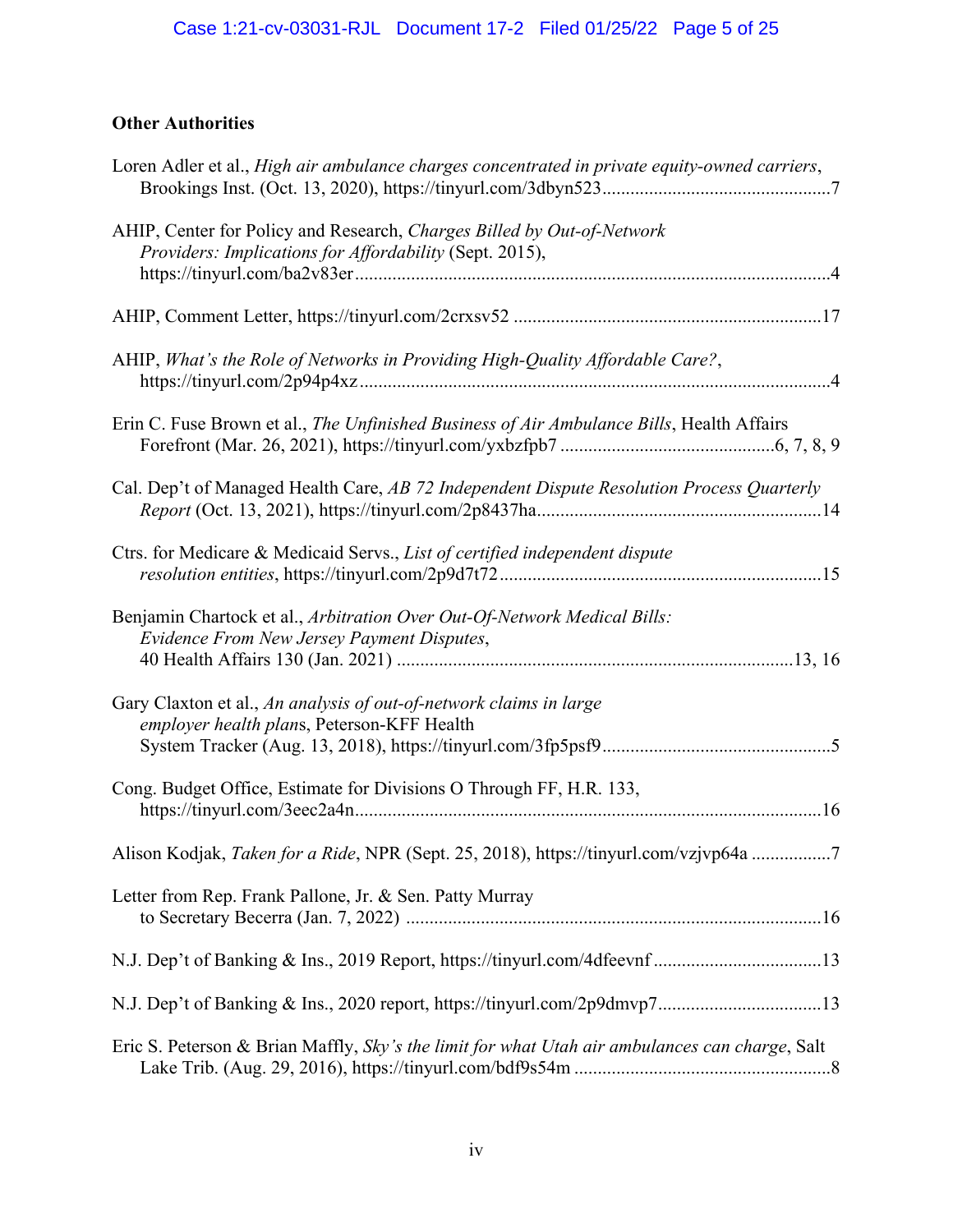# Case 1:21-cv-03031-RJL Document 17-2 Filed 01/25/22 Page 6 of 25

| Presentation of Association of Air Medical Services (Jan. 15, 2020),                                                                              |
|---------------------------------------------------------------------------------------------------------------------------------------------------|
| Tex. Dep't of Ins., Senate Bill 1264: 2021 midyear report                                                                                         |
| Gina Turrini et al., Air Ambulance Use and Surprise Billing, Ass't Sec'y for Planning &                                                           |
| U.S. Gov't Accountability Office, GAO-17-637, Air Ambulance: Data Collection and<br>Transparency Needed to Enhance DOT Oversight (July 2017),     |
| U.S. Gov't Accountability Office, GAO-19-292, Air Ambulance: Available Data Show<br>Privately-Insured Patients Are at Financial Risk (Mar. 2019), |
| Wash. Office of Ins. Comm'r, Arbitration and using the Balance Billing Protection Act data set,                                                   |
| Wash. Office of Ins. Comm'r, Balance Billing Protection Act Arbitration Proceedings: Annual                                                       |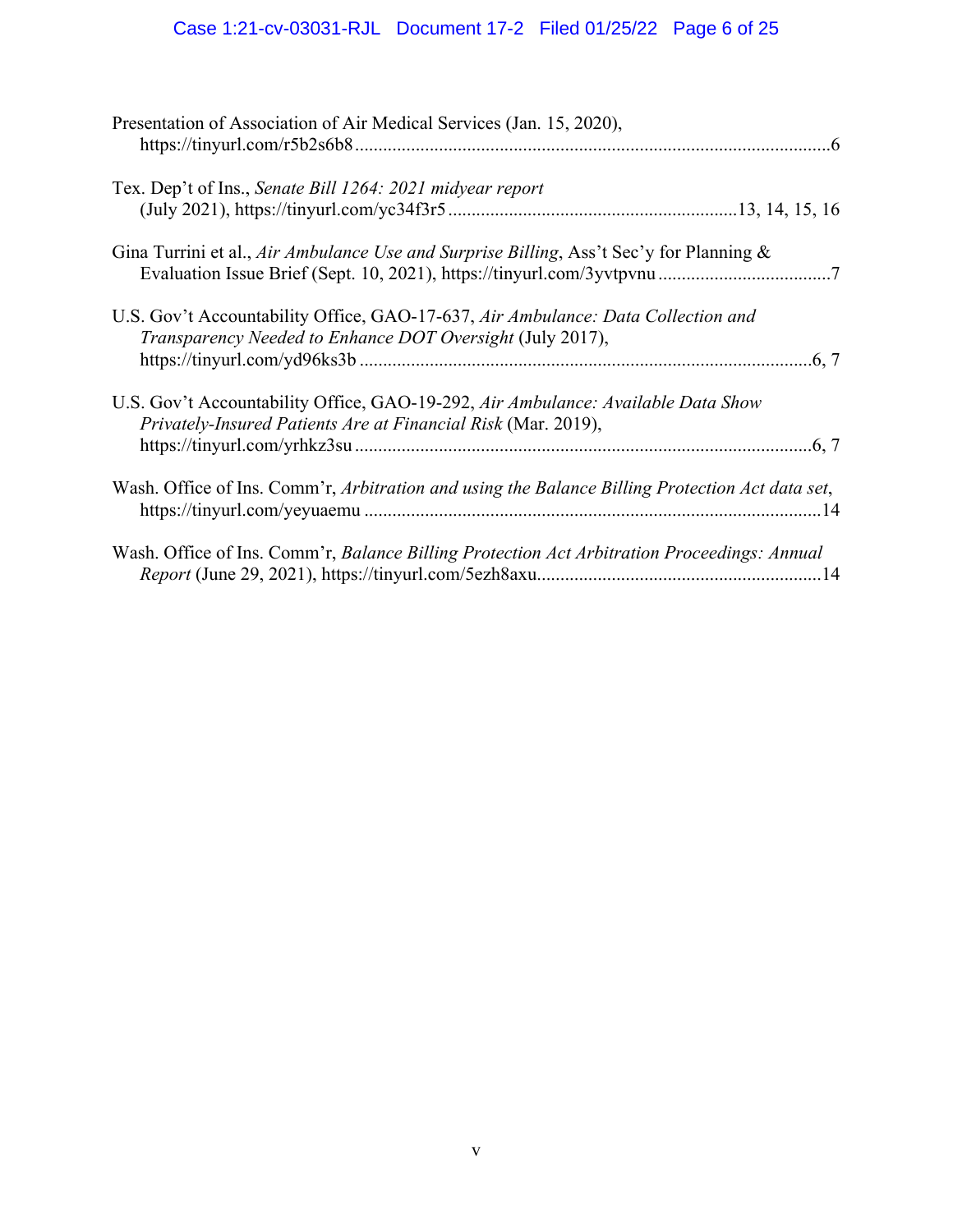# **INTEREST OF** *AMICUS CURIAE***<sup>1</sup>**

America's Health Insurance Plans, Inc. ("AHIP") is the national trade association representing the health insurance community. AHIP advocates for public policies that expand access to affordable health care coverage to all Americans through a competitive marketplace that fosters choice, quality, and innovation. AHIP's members have broad experience working with virtually all health care stakeholders to ensure that patients have affordable access to needed treatments and medical services. That experience gives AHIP extensive first-hand and historical knowledge about the nation's health care and health insurance systems, and a unique understanding of how those systems work.

AHIP's members strive to reach agreements with health care providers, including air ambulance providers, to offer consumers affordable networks that provide them with choices in the delivery of quality medical care. When unable to secure network agreements before treatment is rendered, health insurance providers have long worked to negotiate out-of-network payments to prevent surprise medical bills and reduce costs for patients. This approach was no solution to the growing problem of providers developing business models that relied on remaining out-of-network and using that status to leverage higher reimbursement rates—a problem that had become particularly severe in the case of air ambulance providers, who, due to a constellation of marketspecific factors and a unique regulatory regime, had especially low incentives to join networks. Invariably, the result was that out-of-network providers were paid well above typical market rates and consumers faced excessive costs when providers demanded to be paid the balance of unreasonable billed charges.

<sup>&</sup>lt;sup>1</sup> No counsel for any party authored this brief in whole or in part, and no person or entity other than the amicus, its members, or its counsel made a monetary contribution intended to fund the brief's preparation or submission. All parties have consented to the filing of this brief.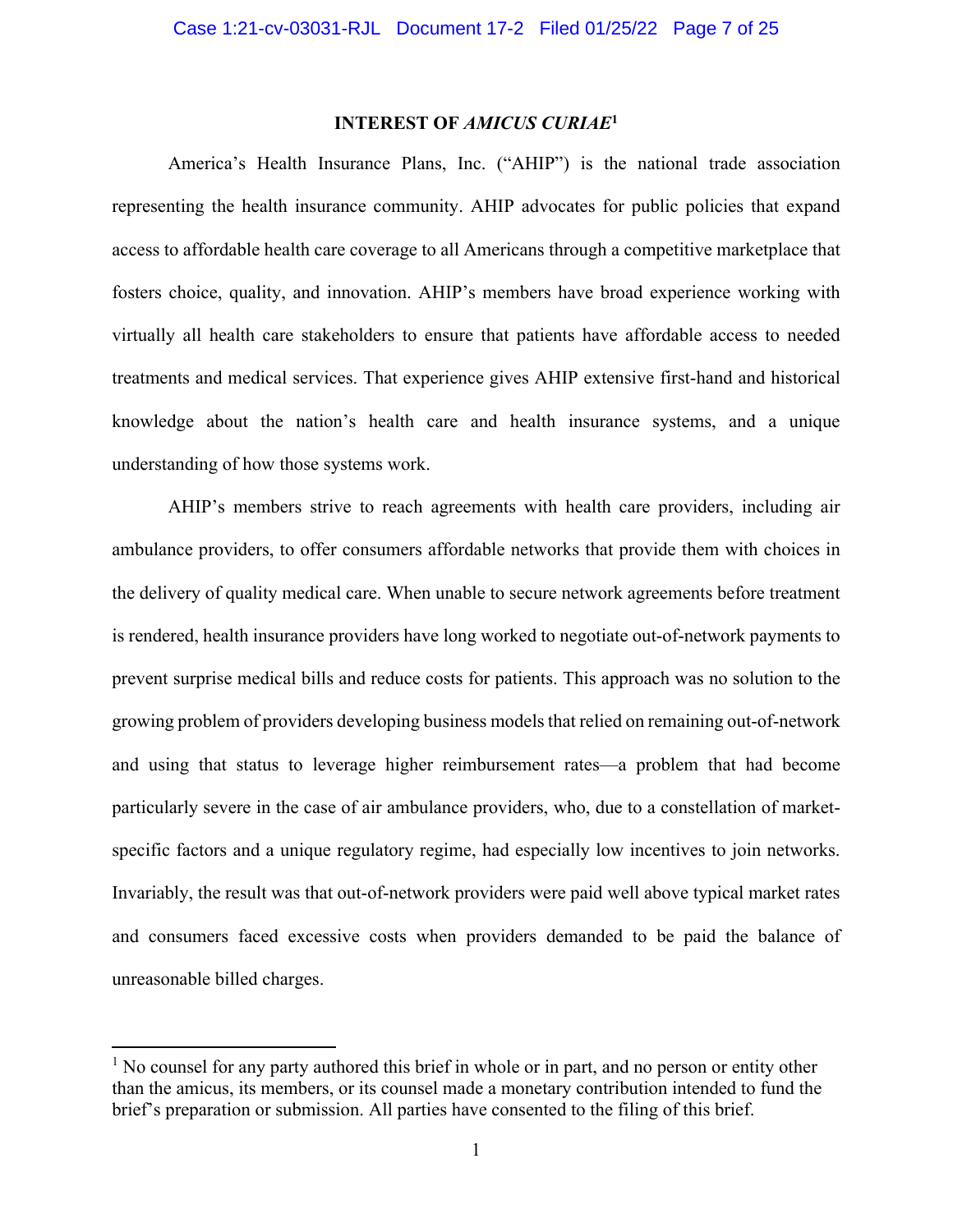#### Case 1:21-cv-03031-RJL Document 17-2 Filed 01/25/22 Page 8 of 25

AHIP strongly supports Congress's decision in the No Surprises Act to fix the market dysfunction that saddled patients with exorbitant medical bills for services they had no opportunity to turn down or voluntarily choose. To that end, the Act helps fill the previous regulatory vacuum that permitted the exorbitant billing practices of air ambulance providers. AHIP also agrees with Defendants' legal arguments that the Act's fix hinges on anchoring disputed out-of-network rates to the "qualifying payment amount" (QPA), absent credible information otherwise. The QPA reflects competitive, fair market rates, and Plaintiff's unbounded alternatives would create the very problems the Act aims to remedy.

AHIP writes to focus on two distinct issues within its expertise. The first is to explain the air ambulance specific factors that, before the Act, thwarted the operation of normal market incentives, resulting in supracompetitive charges for air ambulance services that are typically provided to the most vulnerable patients at their most vulnerable moments. Second, AHIP explains how centering dispute resolution guidance on the QPA—one appropriately calibrated to the unique air ambulance market—improves cost predictability and promotes fairness, which is critical to providing affordable access to quality coverage for everyone.<sup>2</sup>

#### **INTRODUCTION AND SUMMARY OF ARGUMENT**

Congress gave the governing Departments, health care providers, and health insurance providers only a single year to implement the No Surprises Act, given the urgency of protecting

 $2$  AHIP's interest in the implementation of the No Surprises Act extends to the Act's application to all health care providers subject to its provisions. Most recently, AHIP filed an amicus brief in *Texas Medical Association v. U.S. Department of Health and Human Services*, No. 6:21cv425 (E.D. Tex.), and has obtained consent to file an amicus brief in this Court in *American Medical Association v. U.S. Department of Health and Human Services*, No. 1:21cv3231. Although there are common issues presented in each of these cases, each case also presents unique issues. This brief therefore focuses on issues specific to air ambulance providers, while other briefs AHIP has filed and intends to file address operational issues relevant to the decision to proceed by interim final rule and explain incentives for health insurance providers to offer broad networks of medical providers.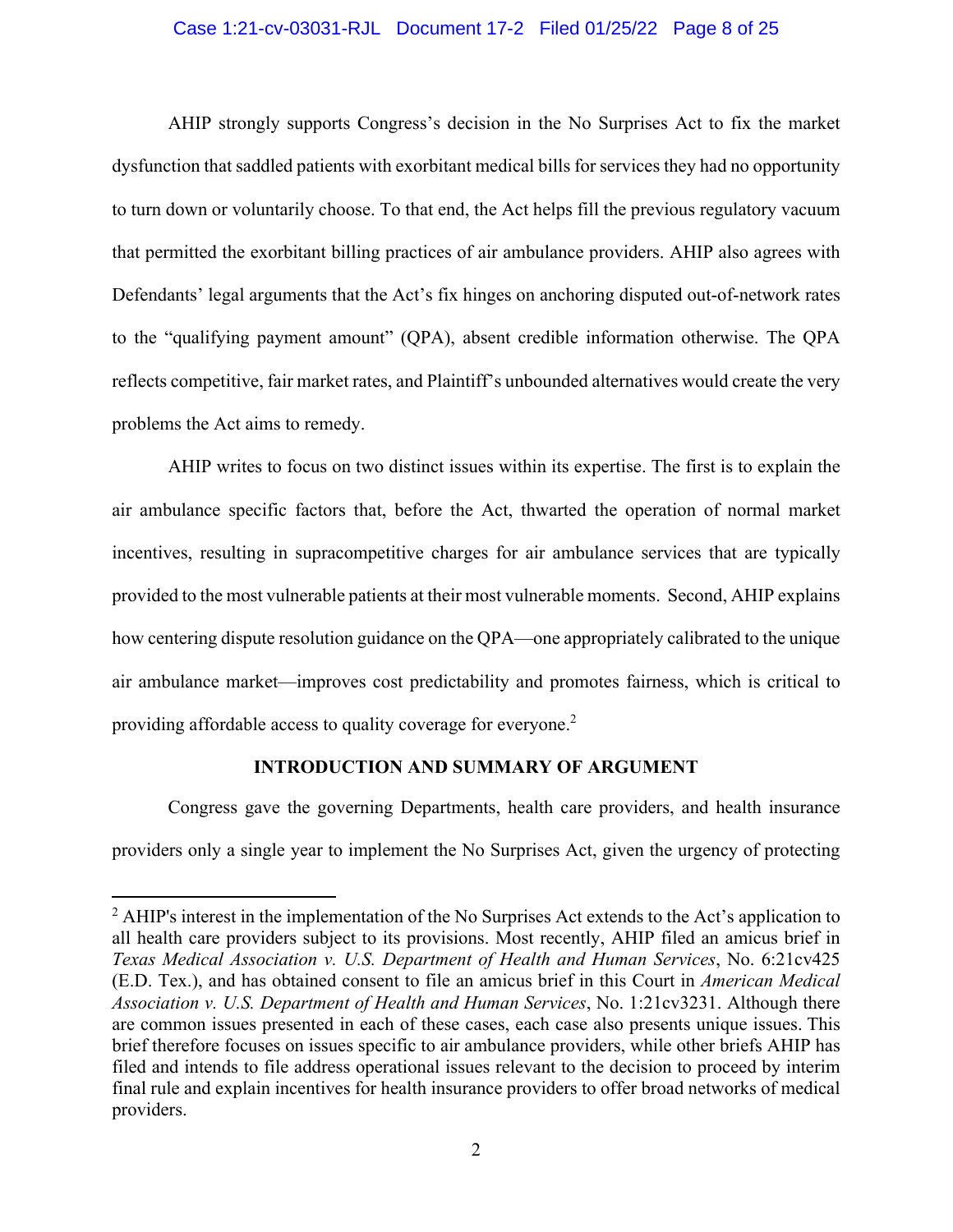#### Case 1:21-cv-03031-RJL Document 17-2 Filed 01/25/22 Page 9 of 25

Americans from surprise medical bills and addressing spiraling out-of-network costs. This urgency was particularly acute for the air ambulance sector, which involves a type of medical service where patients lack any opportunity to choose their provider. Key market dynamics for this sector include an absence of state regulatory authority due to a broadly written federal statute that preempts state regulation for air transport, a lack of incentives for air ambulance providers to join networks, an influx of private equity firms, and market consolidation in a handful of independent for-profit providers. Together, these factors meant health insurance providers routinely faced continual pressure to surrender to demands by air ambulance providers to pay their exorbitant charges and thereby avoid burdening patients with what would otherwise be astronomical surprise bills. Because the No Surprises Act is federal legislation, it can help fill the regulatory vacuum and address surprise billing for air ambulance services, providing a uniform solution to a growing problem that states have been thwarted from solving on their own.

To make the federal solution work, the Departments correctly adapted the QPA to address the unique market imbalances that had characterized air ambulance services before the Act, including by adjusting the geographic area of focus (as Congress expressly authorized) and by excluding from the QPA "one-off" rates that are not a reflection of considered network negotiations (as was done for all providers). The Departments likewise rightly interpreted the Act to require certified Independent Dispute Resolution (IDR) entities to select the reimbursement amount closest to the QPA, absent credible and material information otherwise. This QPA-centric approach, as the Departments recognized, makes out-of-network costs more predictable, and health coverage more affordable for everyone, due to lower administrative costs and more reasonable payments for out-of-network services. This directly translates to lower premiums for consumers and employers, as well as lower federal health care expenditures (in the form of reduced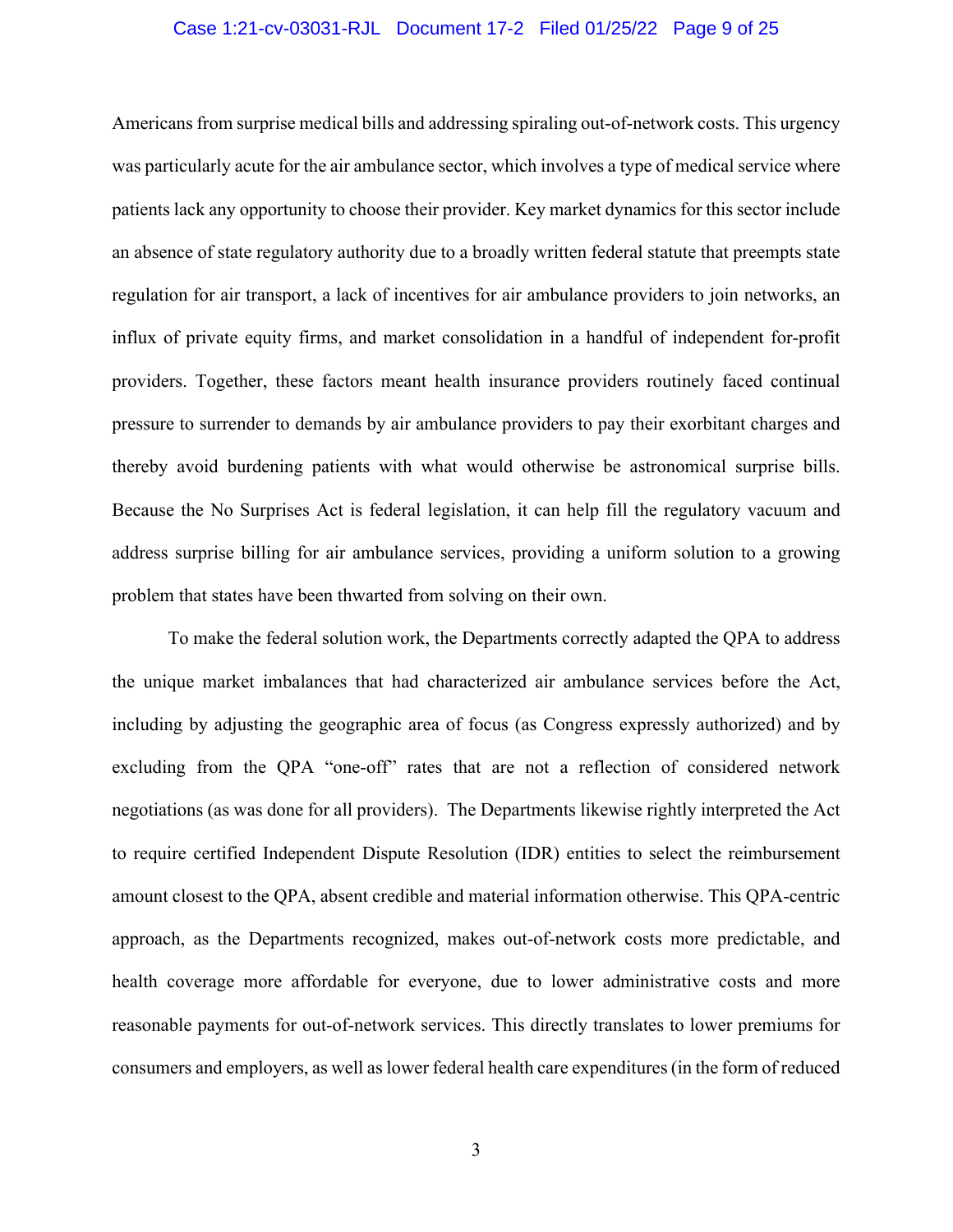premium tax credits that help Americans buy coverage).

 Differing experience from the working laboratory of state practice for other emergency services shows that predictability lowers administrative costs of resolving charges disputes in two ways. First, it reduces the number of IDRs, as providers and health plans are more likely to settle disputes when they can predict an IDR's likely result. Second, predictability lowers costs of the IDRs that do occur, by limiting the possibility of extended open-ended inquiries about immaterial factors, as most cases can be resolved by reference to the QPA alone. The resulting reduced administrative costs directly benefit consumers and advance a key policy goal of limiting the share of premium dollars spent on administrative costs. A QPA anchor also works directly to reduce outof-network costs, while recognizing that IDR entities may select higher payment amounts when warranted by credible information that makes a material difference. This results in more affordable health coverage and fair reimbursement, all while ensuring patients' access to quality networks.

#### **ARGUMENT**

### **I. The No Surprises Act Seeks To Remedy Market Dysfunction Where Patients Cannot Choose Providers—A Particular Concern For Air Ambulances.**

**a.** For most medical services, payments are set in advance by negotiation of rates between health insurance providers and health care providers. Health plans work with providers to offer networks that provide Americans access to affordable, high-quality care. *See* AHIP, Center for Policy and Research, *Charges Billed by Out-of-Network Providers: Implications for Affordability*, at 3 (Sept. 2015), https://tinyurl.com/ba2v83er. Such networks benefit patients, health plan sponsors like employers, and the entire health care system by reducing costs, promoting access to and utilization of care, and providing high-quality choices for enrollees. *See* AHIP, *What's the Role of Networks in Providing High-Quality Affordable Care?*, https://tinyurl.com/2p94p4xz. Networks reduce costs because health insurance providers verify the credentials of the providers,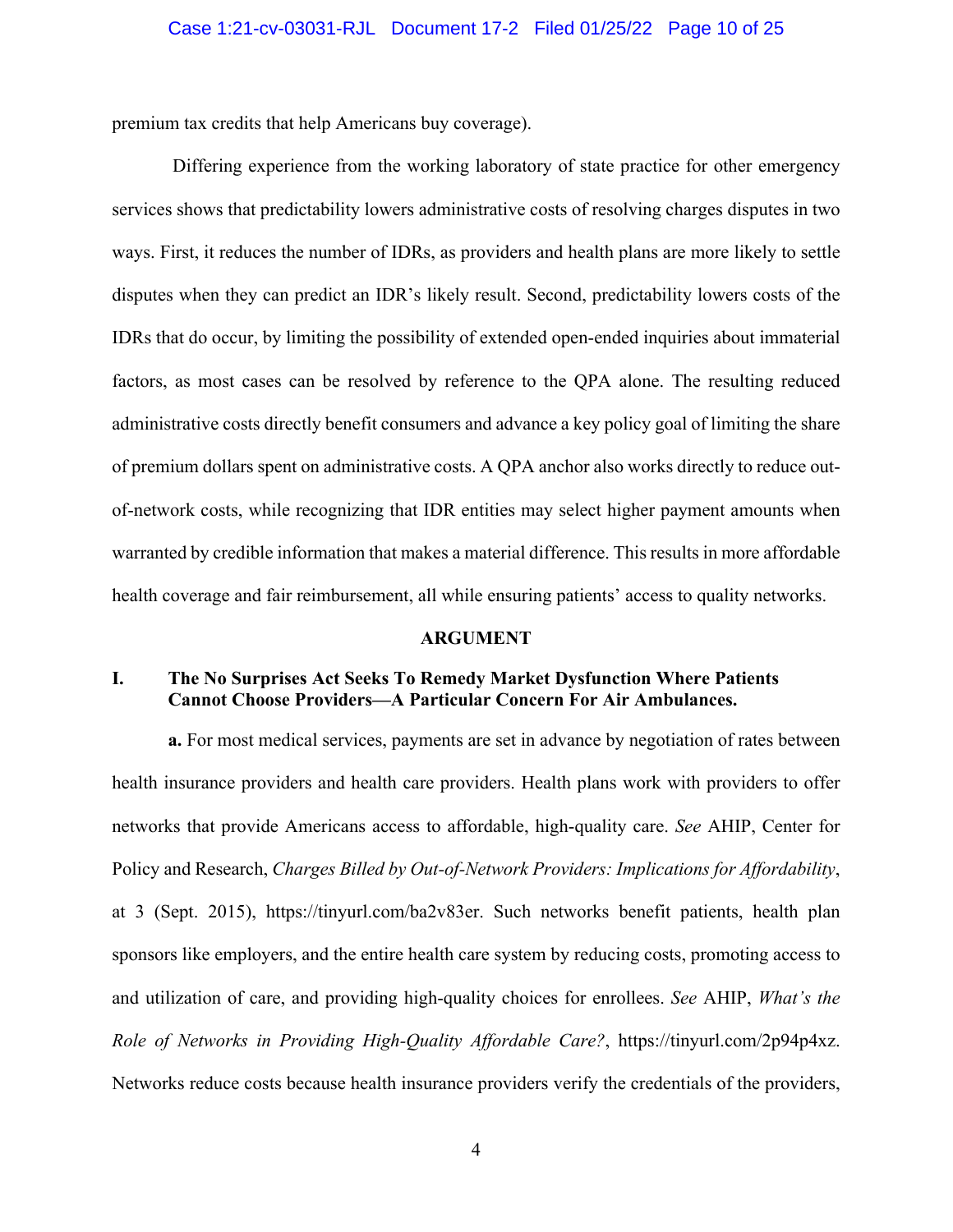#### Case 1:21-cv-03031-RJL Document 17-2 Filed 01/25/22 Page 11 of 25

negotiate payment rates up front, and avoid the inefficiencies of negotiating every bill. The resulting contracts typically limit the provider to the agreed payment from the plan and prohibit surprise bills to patients. *See* 86 Fed. Reg. 36,872, 36,874 (July 13, 2021). Out-of-network providers, in contrast, often charge higher rates, and before the Act, sent patients surprise bills for any part of their billed charges that was not paid by insurance. *Id*.

For services where patients are unable to choose an in-network provider in advance, providers lack the same incentives to join networks, resulting in much lower network participation rates for certain providers, like those that provide emergency care, or are assigned by the hospital without patient direction, such as anesthesiologists and pathologists. *See* 86 Fed. Reg. 55,980, 56,046 (Oct. 7, 2021); Gary Claxton et al., *An analysis of out-of-network claims in large employer health plan*s, Peterson-KFF Health System Tracker (Aug. 13, 2018), https://tinyurl.com/3fp5psf9; *see also* 86 Fed. Reg. at 36,874. When these providers could "balance bill" the patient the difference between what they charged and how much the health plan paid, they were able to leverage much higher payments than other medical specialties. *See* 86 Fed. Reg. at 36,874.

**b.** Air ambulance services have been an extreme example of this skewed market dynamic, resulting in exorbitant surprise bills for patients and higher health care costs for all consumers with health insurance. Protected from state regulation by a separate broadly written federal law,<sup>3</sup> air ambulance providers have stayed outside of health plan networks at a greater rate than any other form of emergency care. About 69-75% of air ambulance transports are out-of-network, compared

<sup>3</sup> *See, e.g., Air Evac EMS, Inc. v. Cheatham*, 910 F.3d 751, 755 (4th Cir. 2018) (affirming district court decision that the "Airline Deregulation Act of 1978 (ADA), [which] expressly preempts state efforts to regulate the prices, routes, and services of certain air carriers," barred state regulation of air ambulance billing practices); *EagleMed LLC v. Cox*, 868 F.3d 893, 904 (10th Cir. 2017) (concluding, despite compelling policy arguments, that "[b]ecause air ambulances are included within the broad language of the Airline Deregulation Act's preemption statute as it is currently written, ... the Wyoming statute and rate schedule" are expressly preempted").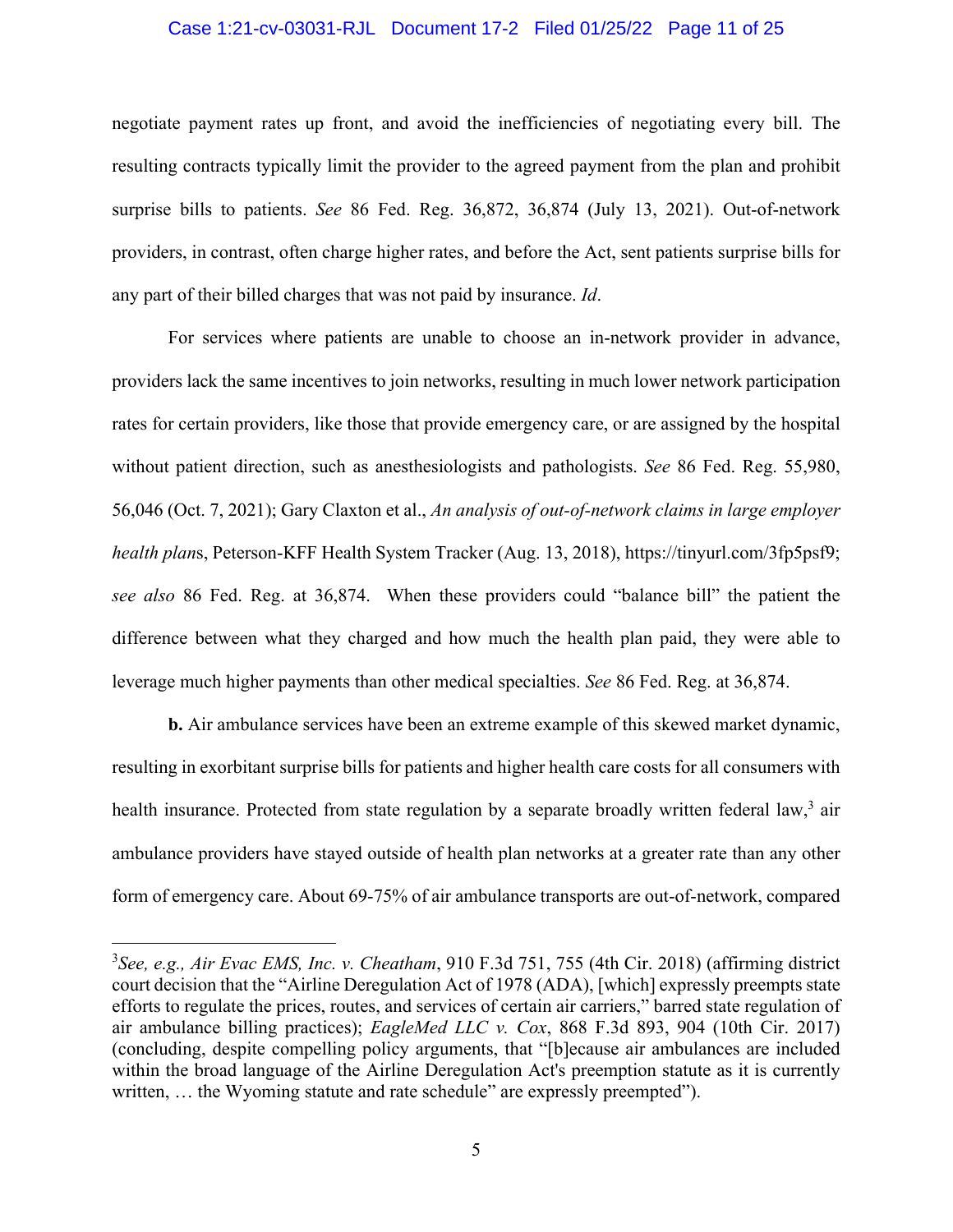#### Case 1:21-cv-03031-RJL Document 17-2 Filed 01/25/22 Page 12 of 25

to 51% of ground ambulance transports and 14-22% of emergency department services. *See* U.S. Gov't Accountability Office, GAO-19-292, *Air Ambulance: Available Data Show Privately-Insured Patients Are at Financial Risk*, at 16-17 (Mar. 2019) ("2019 GAO Report"), https://tinyurl.com/yrhkz3su.

Air ambulance providers have leveraged that out-of-network status—and the associated ability, until now, to send surprise bills to patients—to extract large payments from patients with commercial insurance. A presentation by the Association of Air Medical Service to the federal Air Ambulance and Patient Billing Advisory Committee showed that 70% of air ambulance revenue comes from the roughly 30% of their transports that are covered by commercial insurance, with privately insured patients and their health insurance providers paying more than double the cost of services—by even the industry's estimate. Presentation of Association of Air Medical Services, at 14-15 (Jan. 15, 2020), https://tinyurl.com/r5b2s6b8. Lacking any meaningful form of state or federal regulation of billing practices, a business model for the provision of air ambulance services has evolved, one funded by private for-profit independent investors, not non-profit hospitals, and that hinges on staying out-of-network. Under that business model, charges have soared, nearly tripling over ten years. Erin C. Fuse Brown et al., *The Unfinished Business of Air Ambulance Bills*, Health Affairs Forefront (Mar. 26, 2021), https://tinyurl.com/yxbzfpb7.

Several market-specific factors contribute to these overinflated charges by air ambulance providers. First, patients have no choice. Patients in need of emergency care cannot, and do not, choose whether to take an air ambulance at all, much less choose a particular air ambulance provider based on price or network status. U.S. Gov't Accountability Office, GAO-17-637, *Air Ambulance: Data Collection and Transparency Needed to Enhance DOT Oversight*, at 18 (July 2017), https://tinyurl.com/yd96ks3b. Instead, first responders or medical professionals decide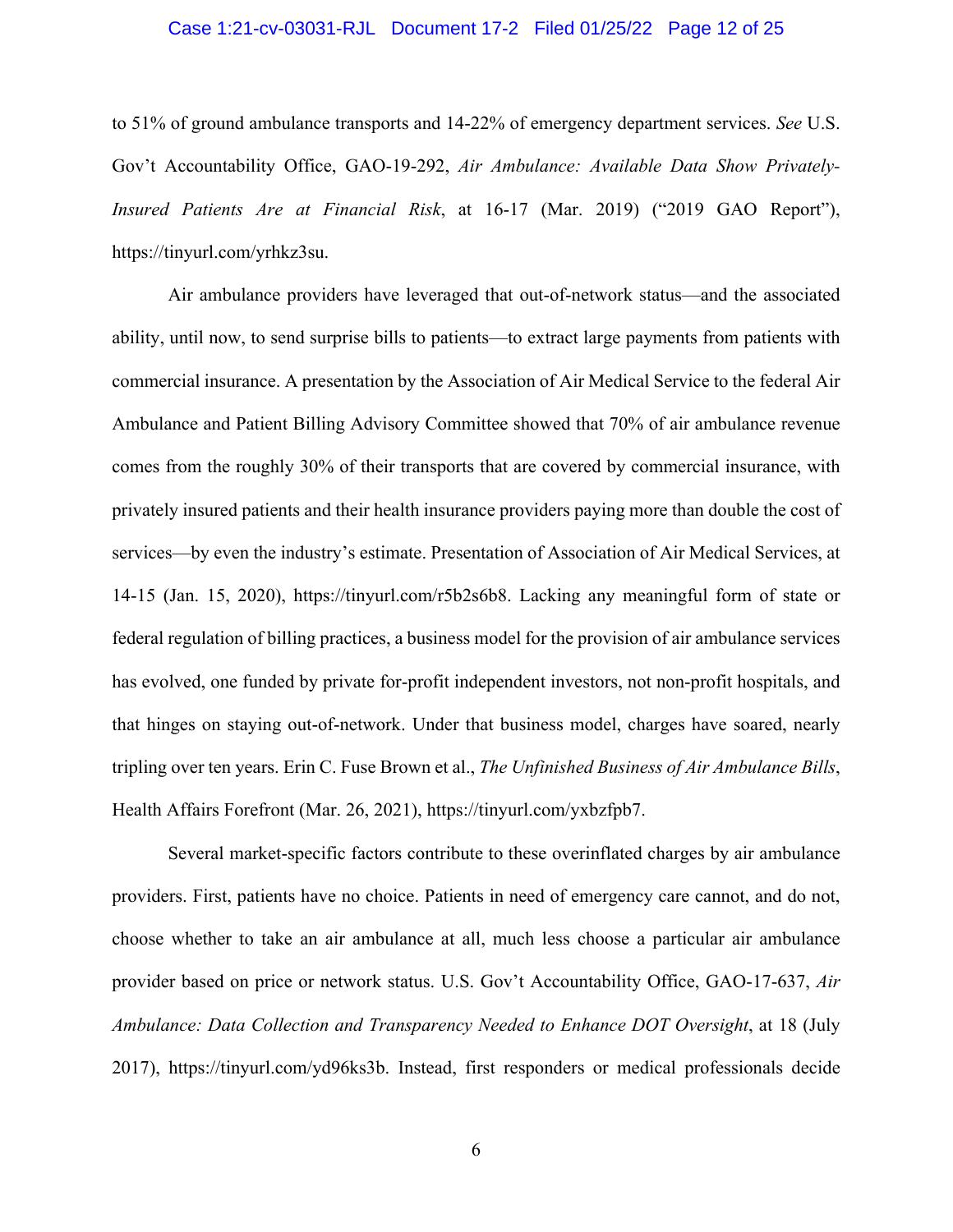#### Case 1:21-cv-03031-RJL Document 17-2 Filed 01/25/22 Page 13 of 25

when to order an air ambulance, based on medical necessity, and which air ambulance service to call. *Id.* at 4-5.

Second, consolidation has enabled price increases. Over time, air ambulance providers have shifted from a non-profit hospital-based model to a model where air ambulance services are provided by a handful of independent for-profit firms, focused on "increas[ing] revenue." Gina Turrini et al., *Air Ambulance Use and Surprise Billing*, Ass't Sec'y for Planning & Evaluation Issue Brief, at 4 (Sept. 10, 2021), https://tinyurl.com/3yvtpvnu. Private equity firms, in particular, have invested heavily in air ambulance providers and leveraged their larger market share, and the absence of meaningful regulation (until now), to aggressively raise prices. A 2020 analysis by the Brookings Institution found that carriers owned by private equity firms were charging 7.2 times Medicare rates, in contrast with non-private equity owned firms charging roughly 4.3 times Medicare rates. Loren Adler et al., *High air ambulance charges concentrated in private equityowned carriers*, Brookings Inst. (Oct. 13, 2020), https://tinyurl.com/3dbyn523.

Finally, because air ambulance charges are extremely high, health insurance providers "place[d] a high value on preventing enrollee surprise bills." Brown, *supra*. The median bill for a fixed-wing transport in 2017 was \$40,600—up from \$24,900 just five years earlier. 2019 GAO Report at 17. And those are *median* charges; air ambulances often charge far more, and do not hesitate to send sky-high surprise bills to vulnerable patients who are recovering from serious medical injuries or illnesses. *See* Alison Kodjak, *Taken for a Ride*, NPR (Sept. 25, 2018), https://tinyurl.com/vzjvp64a (reporting patient was first called by air ambulance provider three days after an accident, while he was still in the hospital, and told "the helicopter ride would most likely cost more than \$50,000 and asked … how he planned to pay"). The GAO found bills ranging from \$12,300 to \$52,000 in one state. 2019 GAO Report at 18. Documents from nine states reveal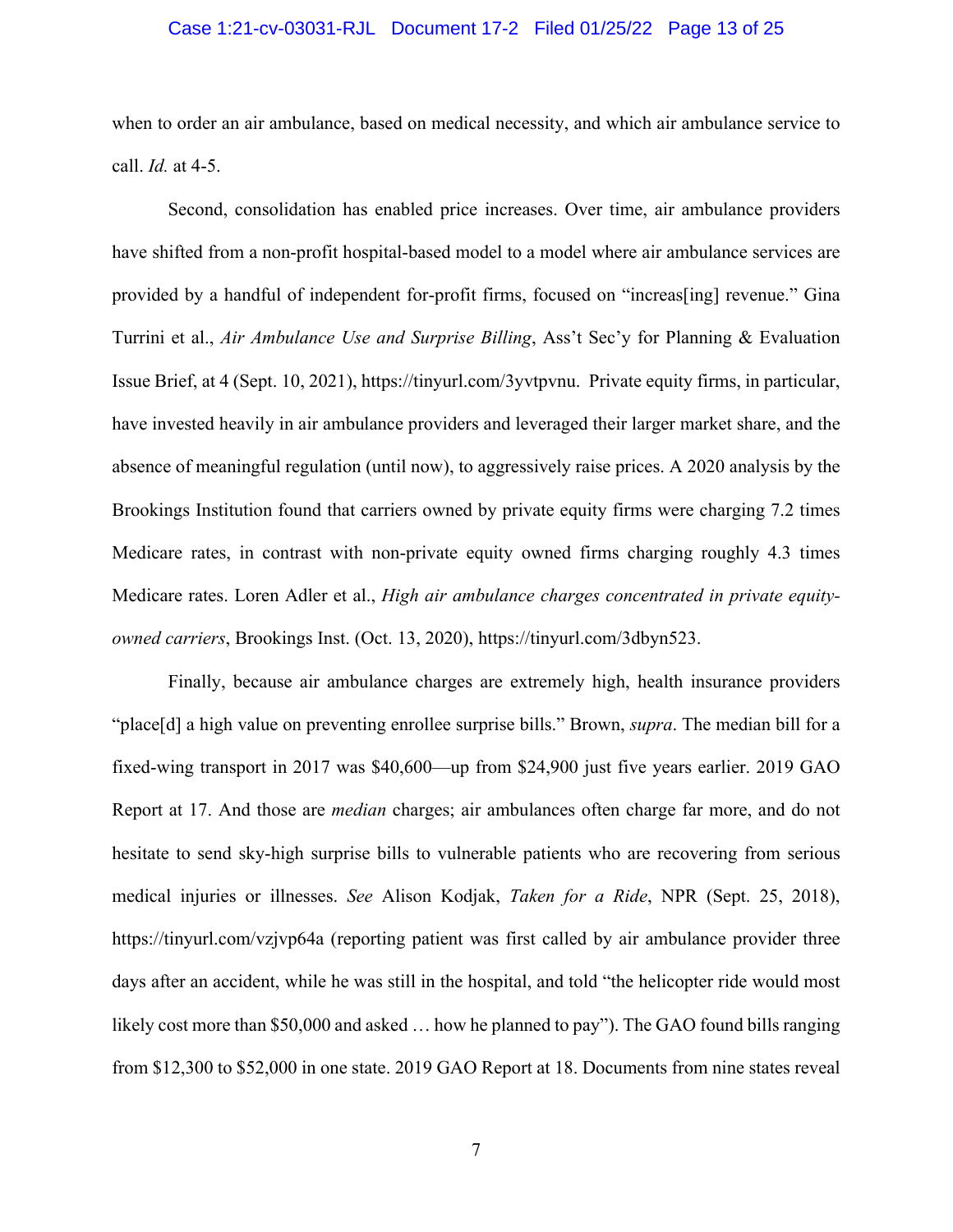#### Case 1:21-cv-03031-RJL Document 17-2 Filed 01/25/22 Page 14 of 25

that from 2013 to 2016, state "insurance departments reviewed 55 incidences in which consumers complained of \$3.8 million in combined charges—an average charge of \$70,000 per trip." Eric S. Peterson & Brian Maffly, *Sky's the limit for what Utah air ambulances can charge*, Salt Lake Trib. (Aug. 29, 2016), https://tinyurl.com/bdf9s54m. To protect patients from these exorbitant balance bills, health insurance providers commonly paid air ambulance providers' (inflated) full out-ofnetwork charges. Brown, *supra*. This created a vicious cycle that enabled air ambulance providers "to continuously raise charges" to otherwise stratospheric levels. *Id.*

**c.** The No Surprises Act seeks to help fill the regulatory vacuum caused by federal preemption of state regulatory efforts, by explicitly authorizing a federal regulatory regime for air ambulances that remedies this profoundly dysfunctional market dynamic. It does so by prohibiting balance billing and establishing a structured dispute resolution process for out-of-network charges for air ambulances as well as for certain medical providers. Together, these changes protect patients from receiving surprise bills and enhance the predictability of out-of-network costs. The Act limits a patient's cost-sharing amount to the cost-share that "would apply if such services were provided by … a participating provider," meaning an in-network provider. 42 U.S.C § 300gg-112(a)(1) (air ambulances); *id.*  $\&$  300gg-111(a)(1)(C)(ii), (b)(1)(A) (same for emergency department and certain hospital-based physicians). Air ambulance services and medical providers are prohibited from balance billing patients for the rest of the cost. *Id.* §§ 300gg-131, 300gg-132, 300gg-135.

If an air ambulance service and health insurance provider do not agree on the remainder of the payment for the service, Congress charged the Departments with "establish[ing] by regulation one independent dispute resolution process … in accordance with" the Act. *Id.* § 300gg-112(b)(2)(A). When selecting between the parties' offers in that process, the certified IDR entity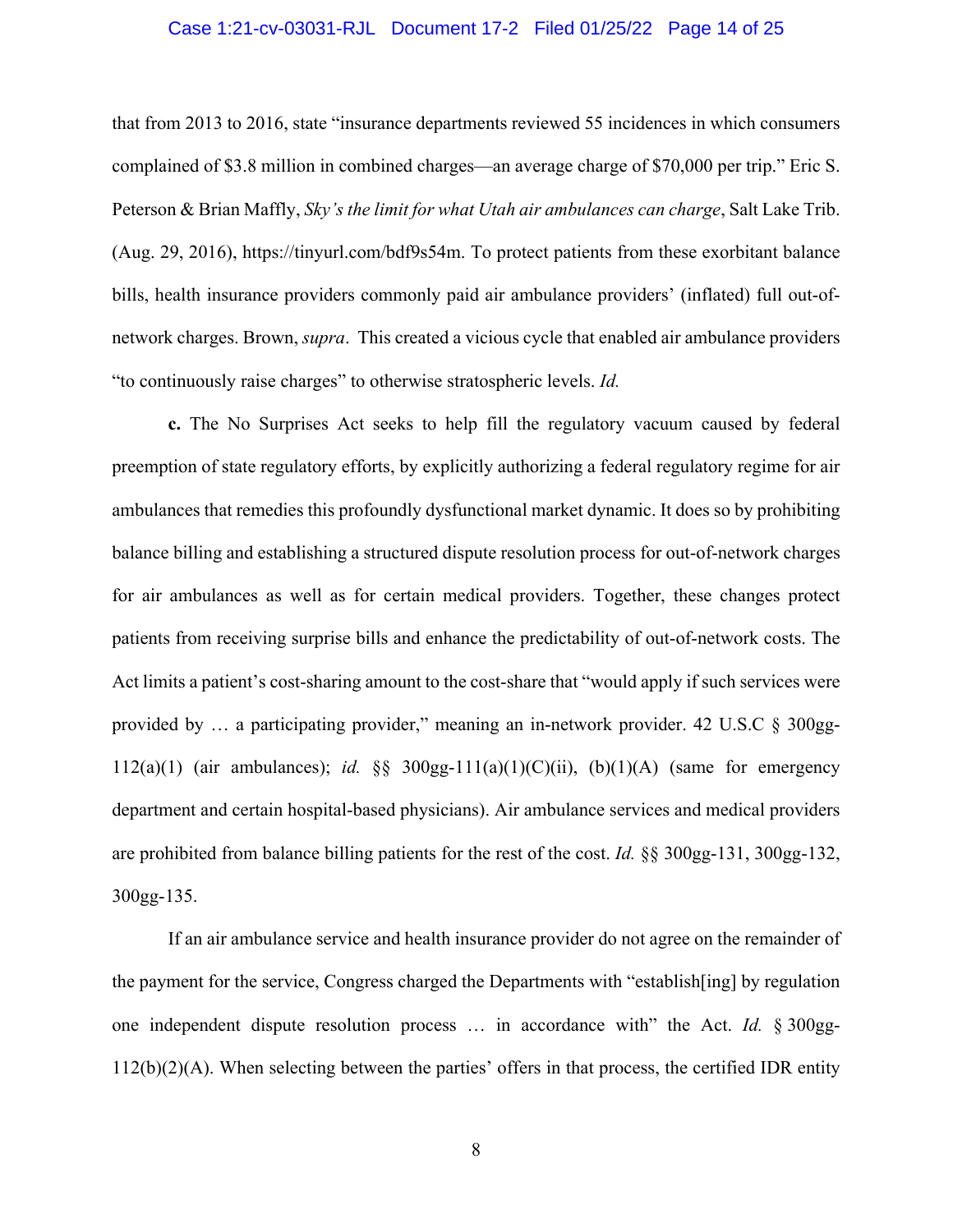#### Case 1:21-cv-03031-RJL Document 17-2 Filed 01/25/22 Page 15 of 25

must consider the "qualifying payment amounts … for items or services that are comparable … and that are furnished in the same geographic region (as defined by the Secretary …)[.]" *Id.*  $\S 300gg-112(b)(5)(C)(i)(I)$ . The QPA is generally the health insurance provider's median contract rate for the same service in the same area. *Id.* § 300gg-111(a)(3)(E). It must be calculated according to detailed rules and is subject to audit. *Id.*  $\S$ §  $300gg-111(a)(2)$ ,  $(a)(3)(E)$ .

# **II. The QPA Rule Is Necessarily And Reasonably Calibrated To Address The Dysfunction Created By Air Ambulance Providers' Out-Of-Network Business Models.**

As for all services covered by the Act, the QPA for air ambulance services is based on a particular health plan's median "contracted rates … determined with respect to all such plans of such sponsor" "for the same or a similar item or service that is provided by a provider in the same or similar specialty and provided in the [same] geographic region," consistent with "the methodology established by the Secretary." 42 U.S.C. §§ 300gg-111(a)(3)(E), 112(b)(5)(C)(i)(I). Air ambulance services are distinct, however, given the dearth of in-network rates caused by providers' business models that turned on leveraging out-of-network status to increase charges before the Act. When establishing the QPA methodology for air ambulances, the Departments sensibly grappled with these unique—and uniquely inflationary—market dynamics.

First, air ambulance providers' business model of not entering into pre-negotiated network agreements before the Act led to a correspondingly high volume of ad hoc agreements between health insurance providers and air ambulance services that aimed only to address particular disputes after services had already been provided—termed "single case agreements." *See* 86 Fed. Reg. at 36.889. For example, health insurance providers often entered such agreements to avoid patients facing exorbitant balance bills. *See* Brown, *supra*. The QPA rule interpreted "contracted rate" (for the purpose of identifying the median) to include only network agreements and to exclude such one-off agreements (and did so for all providers, not just air ambulances). AHIP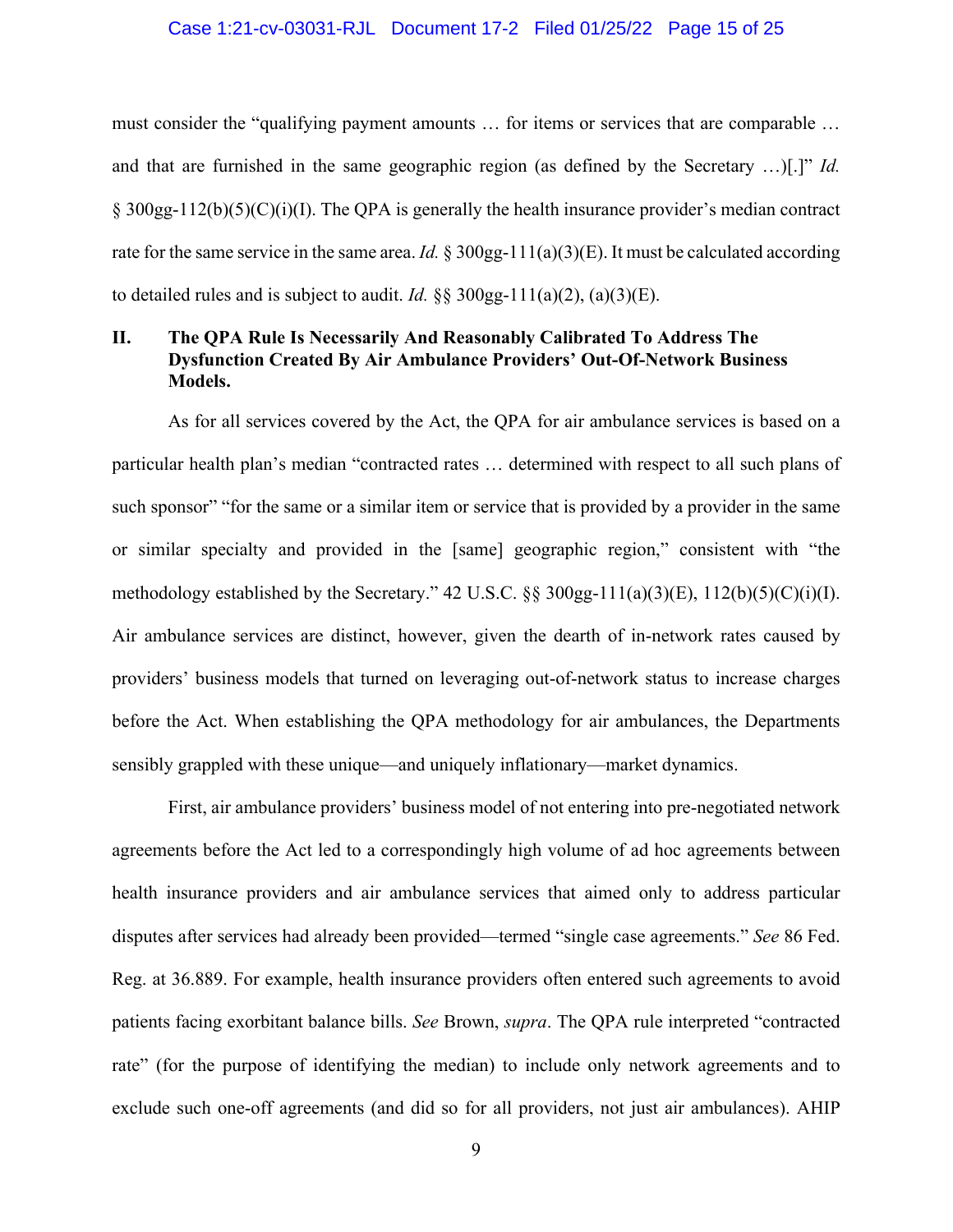#### Case 1:21-cv-03031-RJL Document 17-2 Filed 01/25/22 Page 16 of 25

agrees with Defendants that this interpretation fits best with the statutory text. *See* Defs. Cross-Mot. for Summ. J. at 27-28. It is also essential to the statutory purpose of protecting consumers from unpredictable and uncontrolled health care costs. Unlike network agreements, in which health insurance providers and medical providers reach agreement about competitive market rates in advance of services being provided, "single case" agreements are not the result of standard armslength contracting regarding competitive market rates. *See* 86 Fed. Reg. at 36,889 (excluding single case agreements "most closely aligns with the statutory intent of ensuring that the QPA reflects market rates under typical contract negotiations"). They are instead the result of threats to balance bill a patient for an often excessive amount. Including such atypical arrangements would distort the calculation of median market rates the QPA represents.

Second, independent air ambulance providers—*i.e.*, not owned or operated by a hospital now provide the majority of air ambulance services, and typically have much higher charges. That does not make them a different "specialty" than hospital-based air ambulances. As Defendants explain, the natural meaning of "specialty" in this context is medical specialty (*e.g.*, anesthesiology), not ownership structure. Defs. Cross-Mot. for Summ. J. at 30-31. Moreover, it is inconsistent with the overall consumer-protection objectives of the Act to distinguish between providers based on their usual mode of contracting, rather than any difference in the services they provide. Hospital-based air ambulances are more likely to join networks, and to charge lower rates. *See* 86 Fed. Reg. at 36,891. If the Departments ignored that hospital-based air ambulances provide the same services, it would only exacerbate, not ameliorate, the inflationary pressure from independent air ambulance providers' historical business model of remaining out-of-network.

Third, the QPA rule sensibly established distinct geographic areas for air ambulance services, *id*. at 36,893, and did so within the heartland of expressly delegated authority to define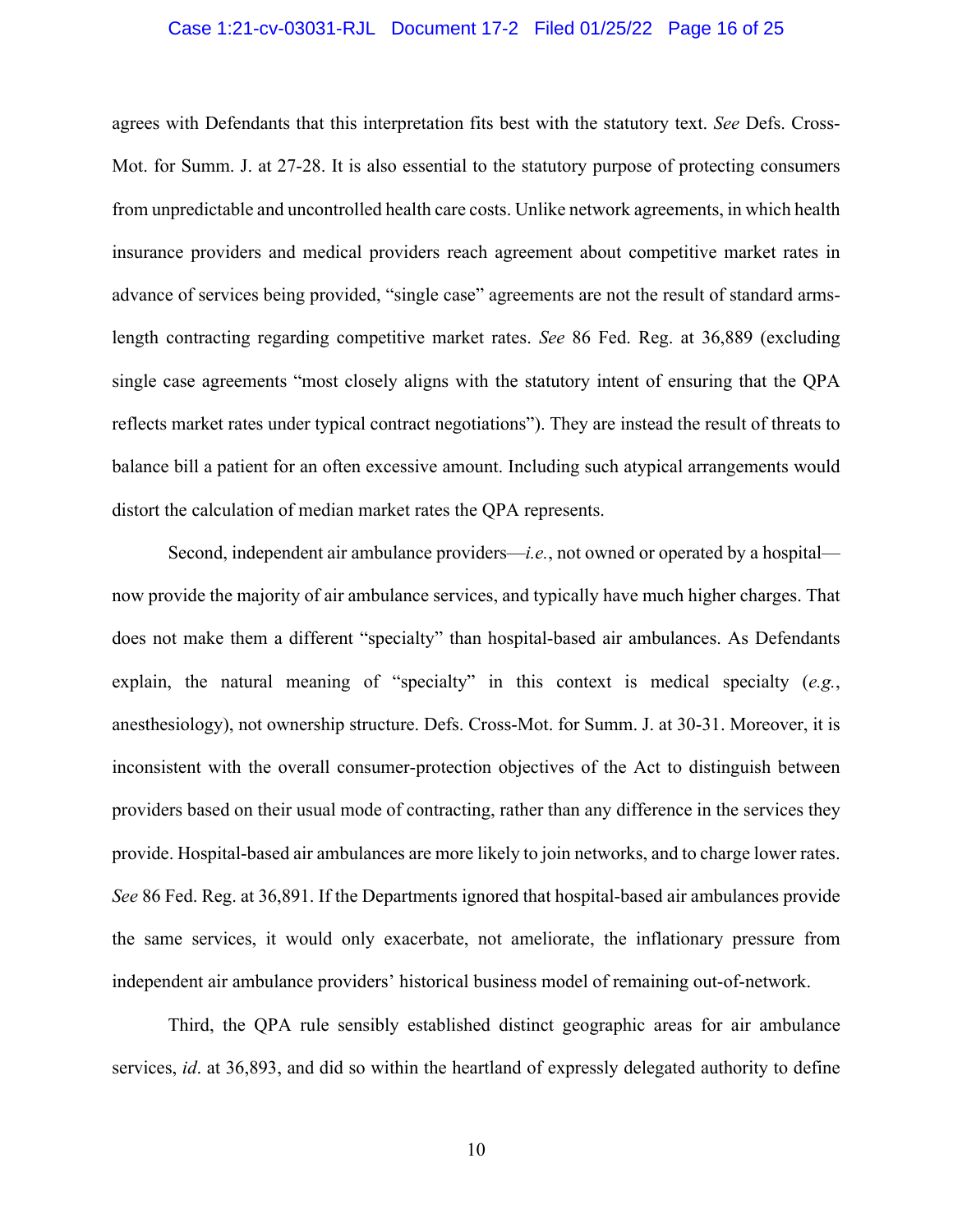#### Case 1:21-cv-03031-RJL Document 17-2 Filed 01/25/22 Page 17 of 25

geographic areas, 42 U.S.C. § 300gg-111(a)(2)(B)(iii). The nature of air transport intrinsically lends itself to a more expansive market area than, say, a hospital emergency department, including often crossing state lines. Beyond that, however, the Departments reasonably concluded that "narrow regions would result in more instances of insufficient information" given the extremely low participation rate of air ambulances in networks. 86 Fed. Reg. at 36,893. That low network participation rate also increases the risk that pulling contracted rates for a narrow area would skew market rates due to the effect of outliers in an otherwise small sample size. *Id.* at 36,892. Considering a broader area—consistent with the nature of the service and the need to identify a sufficient number of network agreements—fosters stability and predictability of the Act's cornerstone rate—the QPA.

Networks—and particularly in-network rates, as reflected in the QPA—are central to the No Surprises Act. Having largely relied on a business model that focused on remaining out-ofnetwork for so long, air ambulance providers can hardly fault the Departments for implementing the QPA in a manner that reasonably responds to the dearth of air ambulance network agreements.

#### **III. Predictable Rules For Independent Dispute Resolution Benefit Consumers.**

# **A. Rulemaking Was Required to Guide IDR Decision-Making, and the Departments Reasonably Interpreted the Act to Favor Predictability.**

Congress listed the QPA first among the "[c]onsiderations" for IDR entities, followed by "additional circumstances" in a separate paragraph. 42 U.S.C. § 300gg-112(b)(5)(C). It also centered the QPA in the IDR reporting requirements. *Id.* §§ 300gg-112(b)(7)(A)(iv), (B)(iii)-(iv). But it did not explicitly direct *how* IDR entities were to consider the QPA and additional factors.

The Departments reasonably determined that it was most "in accord[]" with the Act, *id.*  § 300gg-112(b)(2)(A), for the QPA to be considered first, requiring selection of the offer closest to the QPA absent credible information dictating a materially different rate. *See* Defs. Cross-Mot.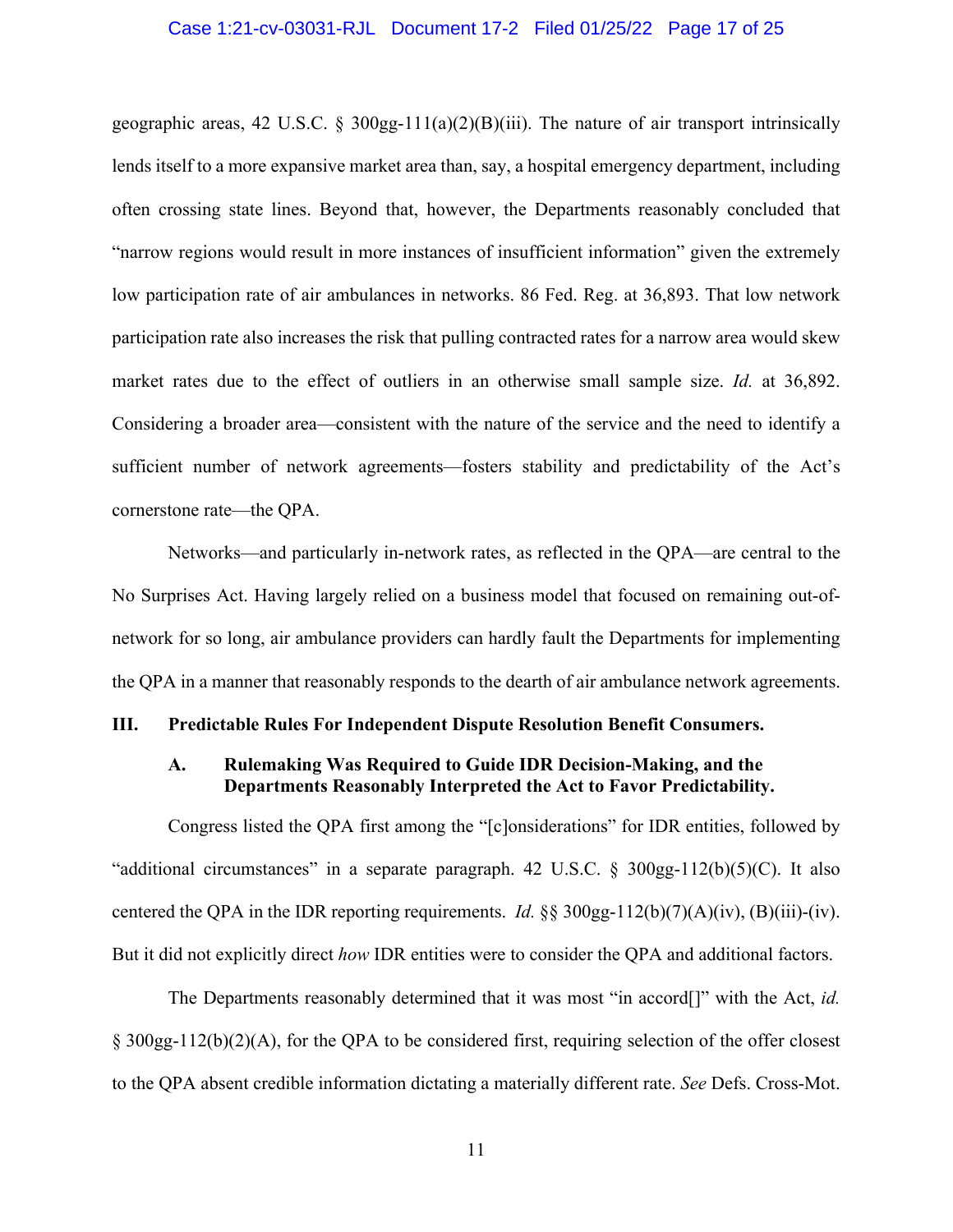#### Case 1:21-cv-03031-RJL Document 17-2 Filed 01/25/22 Page 18 of 25

for Summ. J. at 17-26. By expressly frontloading a congressionally defined numerical factor that is central to the statutory scheme, and then listing a variety of other potential considerations, Congress did not issue a self-executing command to weigh each consideration equally particularly the open-ended possibility of "such information as requested by the certified IDR entity," 42 U.S.C. § 300gg-112(b)(5)(B)(i)(II). Nor did Congress authorize weighing the various factors however a particular IDR entity might choose from day to day, with no consistency even for the same decision-maker, much less across scores of decision-makers nationwide. Rather, Congress ensured consistency and predictability by focusing IDR on the QPA and charging the Departments with discretion to dictate how the factors would be weighed.

Absent clear guidance on how the different factors should be weighed to choose between the parties' offers, the IDR process would be subjective and unpredictable. In contrast, the rule as written enables predictable and uniform decisions while permitting IDR awards to align with credible, material information—including when such information dictates payments higher than the QPA. By clarifying how the Act ties IDR outcomes to the QPA cornerstone in most (but not all) cases, the IDR rule makes out-of-network costs more predictable. *See* 86 Fed. Reg. at 55,996 ("Anchoring the determination of the out-of-network rate to the QPA will increase the predictability of IDR outcomes."). That predictability, in turn, generates a host of beneficial effects for health care markets and, ultimately, patients and consumers.

#### **B. IDR Predictability and Efficiency Reduce Administrative Costs.**

IDR administrative costs are driven by the volume and efficiency of proceedings. On both counts, enhanced predictability helps reduce costs. As to volume, enhanced predictability reduces the number of disputes to resolve. As the Departments explained, predictable outcomes "may encourage parties to reach an agreement outside of the Federal IDR process." *Id*. at 55,996. The Act is designed to encourage voluntary dispute resolution and minimal use of IDR: It bars a party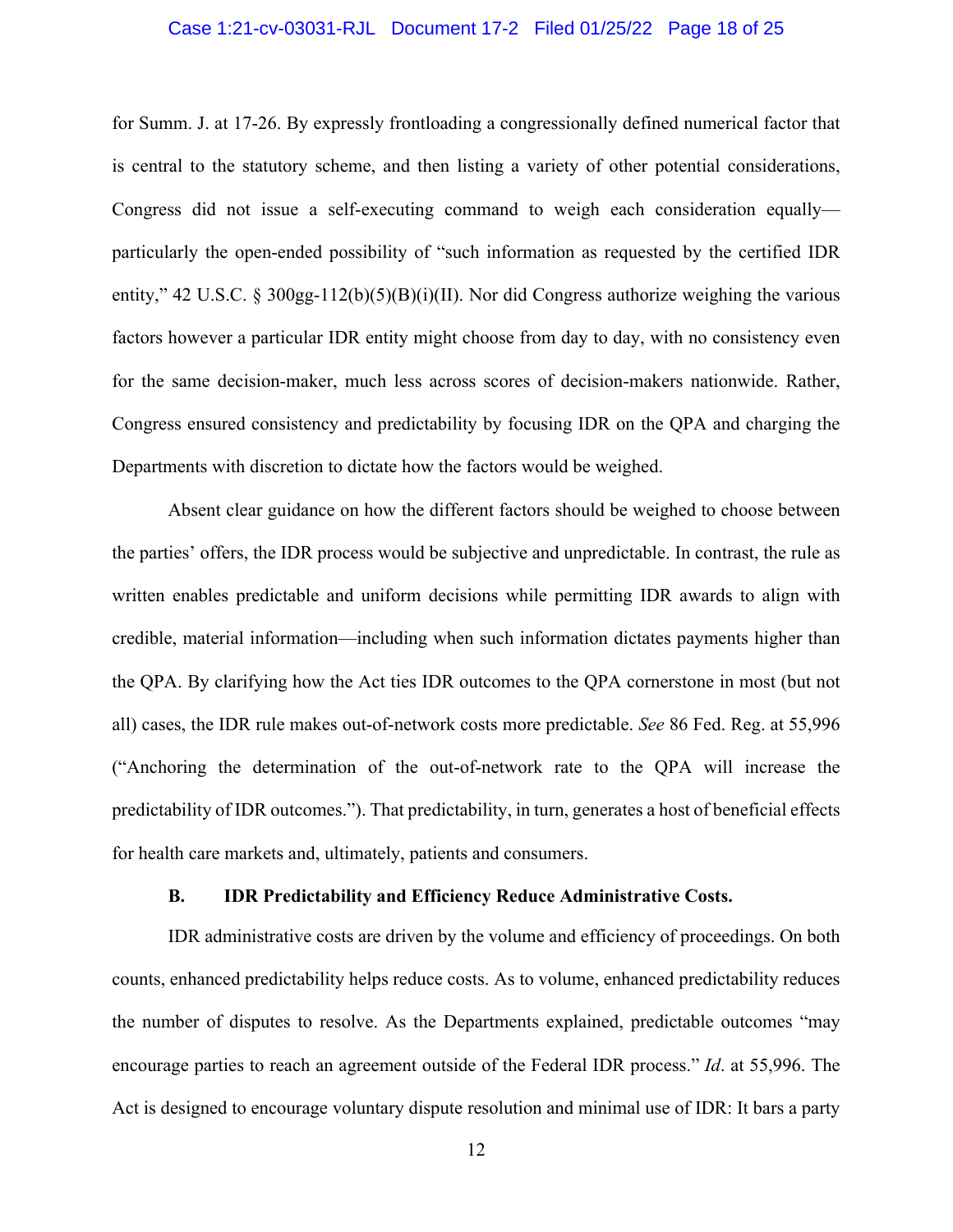#### Case 1:21-cv-03031-RJL Document 17-2 Filed 01/25/22 Page 19 of 25

from taking a dispute about the same service to IDR within 90 days of a decision in an earlier IDR invoked by that party and involving the same health plan, provider, and service. 42 U.S.C.  $\S$ § 300gg-112(b)(5)(D), 300gg-111(c)(5)(E)(ii). The rule works toward that same goal; an unpredictable IDR process would work at cross-purposes. State experience—albeit for other medical services given broad federal preemption of state efforts to regulate all forms of air transport, including air ambulances—confirms that the more predictable the dispute resolution results, the less likely that parties will need to invoke IDR.

Where arbitration is unstructured, there is a high volume of proceedings. In Texas, arbitrators are required to consider 10 disparate factors with no guidance on how to weight them. Tex. Ins. Code § 1467.083(b). New Jersey has a similar system. Benjamin Chartock et al., *Arbitration Over Out-Of-Network Medical Bills: Evidence From New Jersey Payment Disputes*, 40 Health Affairs 130, 131 (Jan. 2021). In both states, unpredictable decision-making has led to a high volume of dispute resolution proceedings for contested out-of-network charges, with numbers increasing over time. *See* Tex. Dep't of Ins., *Senate Bill 1264: 2021 midyear report*, at 4 (July 2021) ("Texas IDR Report"), https://tinyurl.com/yc34f3r5 (50,230 in first half of 2021, compared to 44,910 in 2020); *compare* N.J. Dep't of Banking & Ins., 2019 Report, https://tinyurl.com/4dfeevnf, *with* 2020 report, https://tinyurl.com/2p9dmvp7 (arbitrations nearly doubled from 2019 to 2020). This ever-increasing volume of arbitrations—for Texas depicted below—inevitably leads to higher administrative costs and thus higher premiums.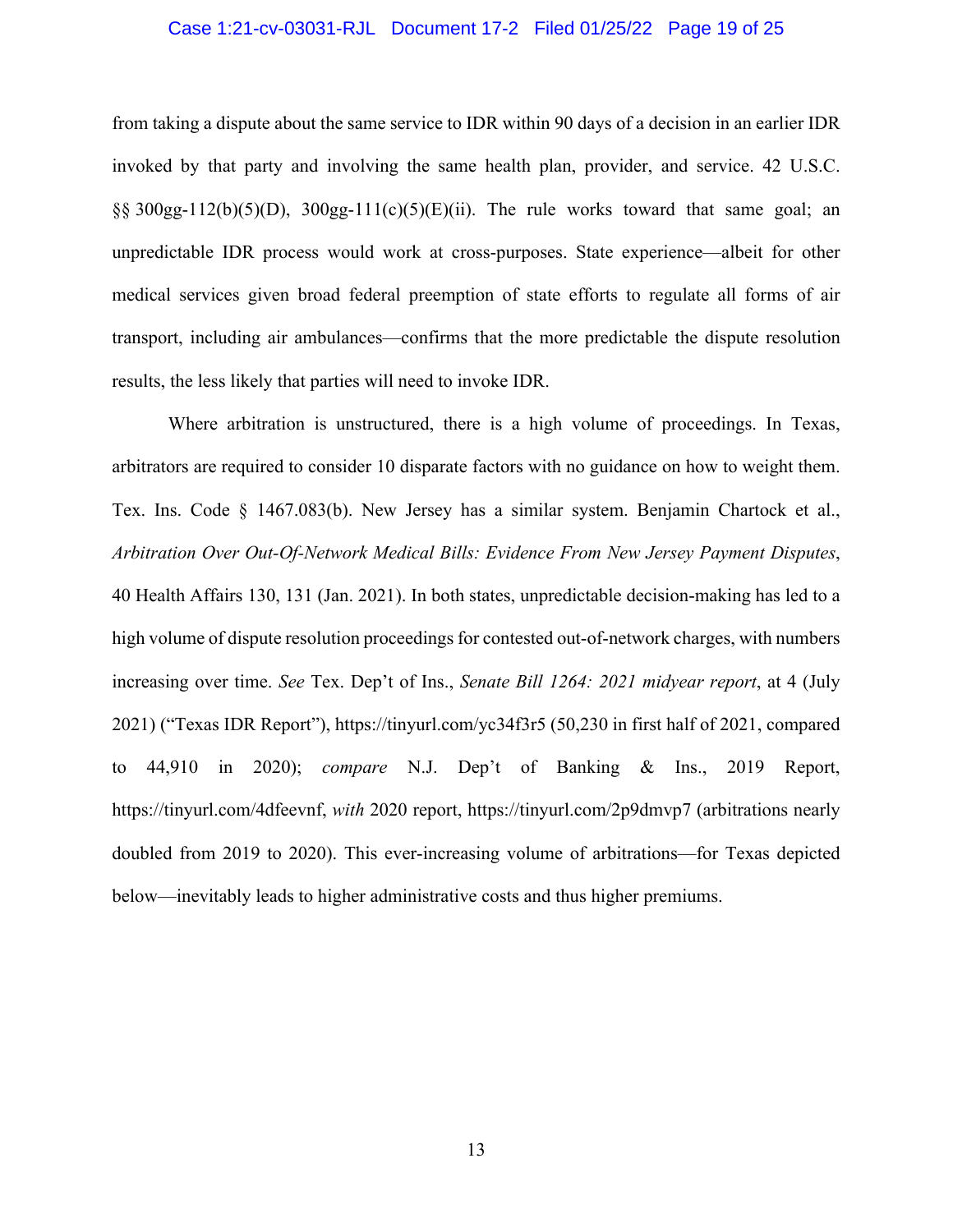

*See* Texas IDR Report at 6.

In contrast, in states with more predictable decision-making systems, arbitration is a relatively rare option for addressing unique circumstances. In California, an out-of-network provider is paid the higher of the average contracted rate or 125% of the Medicare rate; although the parties may negotiate a different amount or request arbitration, the initial payment amount is a strong anchor. *See* Cal. Health & Safety Code §§ 1371.30, 1371.31(a)(1). Data on median in- and out-of-network rates features in Washington's system. *See* Wash. Office of Ins. Comm'r, *Arbitration and using the Balance Billing Protection Act data set*, https://tinyurl.com/yeyuaemu. Compared to tens of thousands of arbitrations per year (as in Texas), California has seen only 124 proceedings since 2018, and Washington received 71 requests in the first year its system was operational. Cal. Dep't of Managed Health Care, *AB 72 Independent Dispute Resolution Process Quarterly Report*, at 1 (Oct. 13, 2021), https://tinyurl.com/2p8437ha; Wash. Office of Ins. Comm'r, *Balance Billing Protection Act Arbitration Proceedings: Annual Repor*t, at 6 (June 29, 2021), https://tinyurl.com/5ezh8axu.

For providers other than air ambulances, state out-of-network payment regulations may govern, limiting the volume of disputes that would otherwise pass through the federal system. 42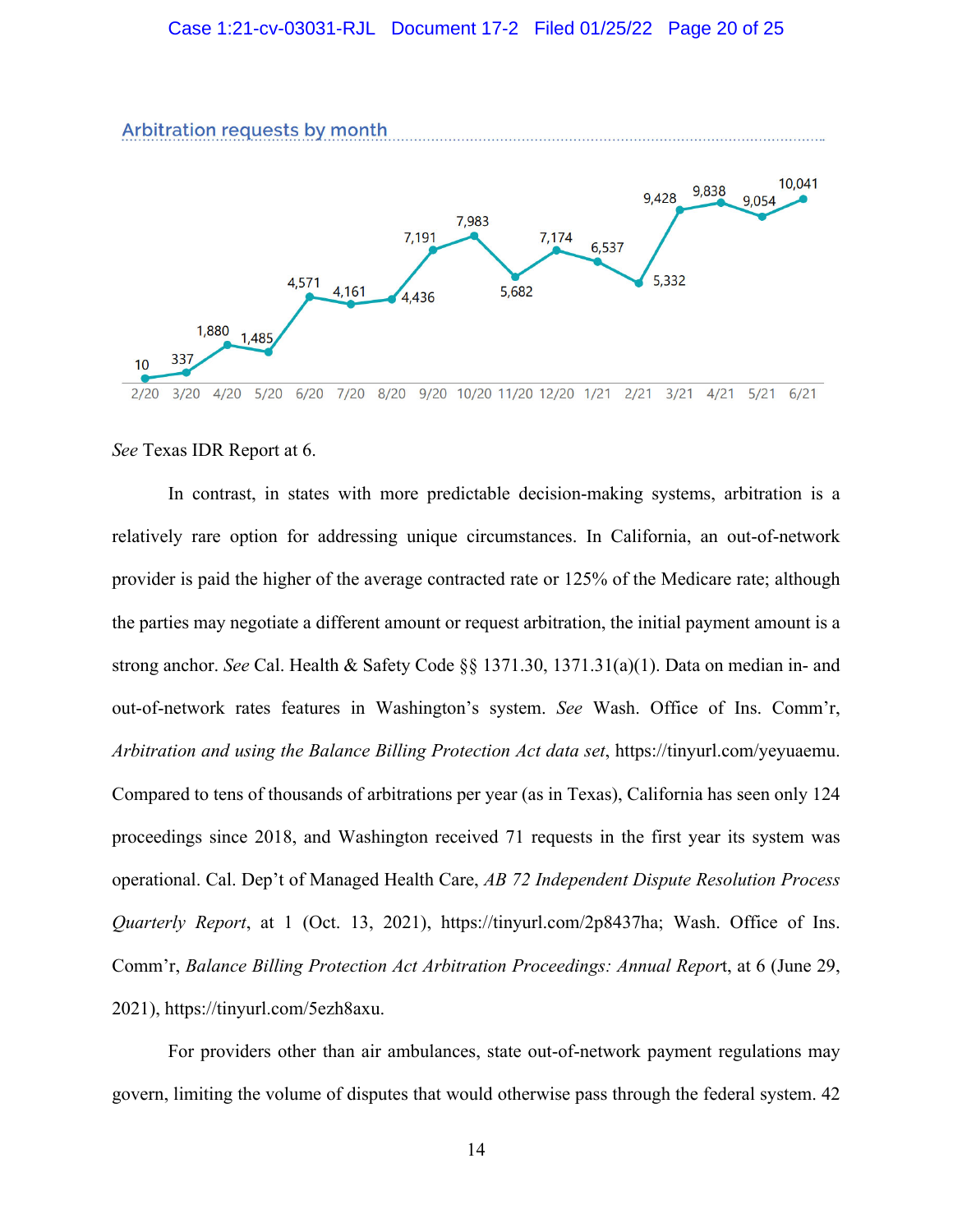#### Case 1:21-cv-03031-RJL Document 17-2 Filed 01/25/22 Page 21 of 25

U.S.C. § 300gg-111(a)(3)(K)(i). Because of federal preemption, however, there are no analogous state procedures for air ambulances. The absence of results from comparative state proceedings, moreover—which might have otherwise helped health insurance providers and air ambulance providers estimate likely IDR results—will likely lead to a very high dispute rate for air ambulances. It is therefore all the more critical to promote predictability within the federal system to minimize unnecessary administrative costs from voluminous IDR proceedings.

When dispute resolution proceedings are not anchored to reasonable rates, not only does the number of disputes increase, so too does the cost of proceedings. Cost experience from Texas puts the median arbitration fee at \$1,000 and the highest fee at \$5,000. Texas IDR Report at 8. Furthermore, fee amounts don't include the parties' administrative costs to gather and present information to the arbitrator—which only increase with the number of factors to be considered. In contrast to such high arbitration fees in Texas, federal certified IDR entities, after considering the IDR rule, have set fees ranging from \$285 to \$500 for single proceedings. *See* Ctrs. for Medicare & Medicaid Servs., *List of certified independent dispute resolution entities*, https://tinyurl.com/2p9d7t72. Texas's experience shows that unbounded arbitrations are likely to be more costly, a result that cannot be squared with legal, commercial, and regulatory imperatives for health plans to limit the share of premium dollars they spend on administrative costs. *See, e.g.*, 42 U.S.C. § 300gg-18(b).

# **C. Predictability Makes Health Care More Affordable, While Ensuring Fair Reimbursement.**

Centering the QPA also makes air ambulance costs more affordable by anchoring IDR results to market rates (absent credible information that the appropriate rate is materially different). Unlike billed charges—which are unilaterally set by air ambulance services—negotiated rates reflect competitive, fair market prices. And even these negotiated rates "may have been inflated

15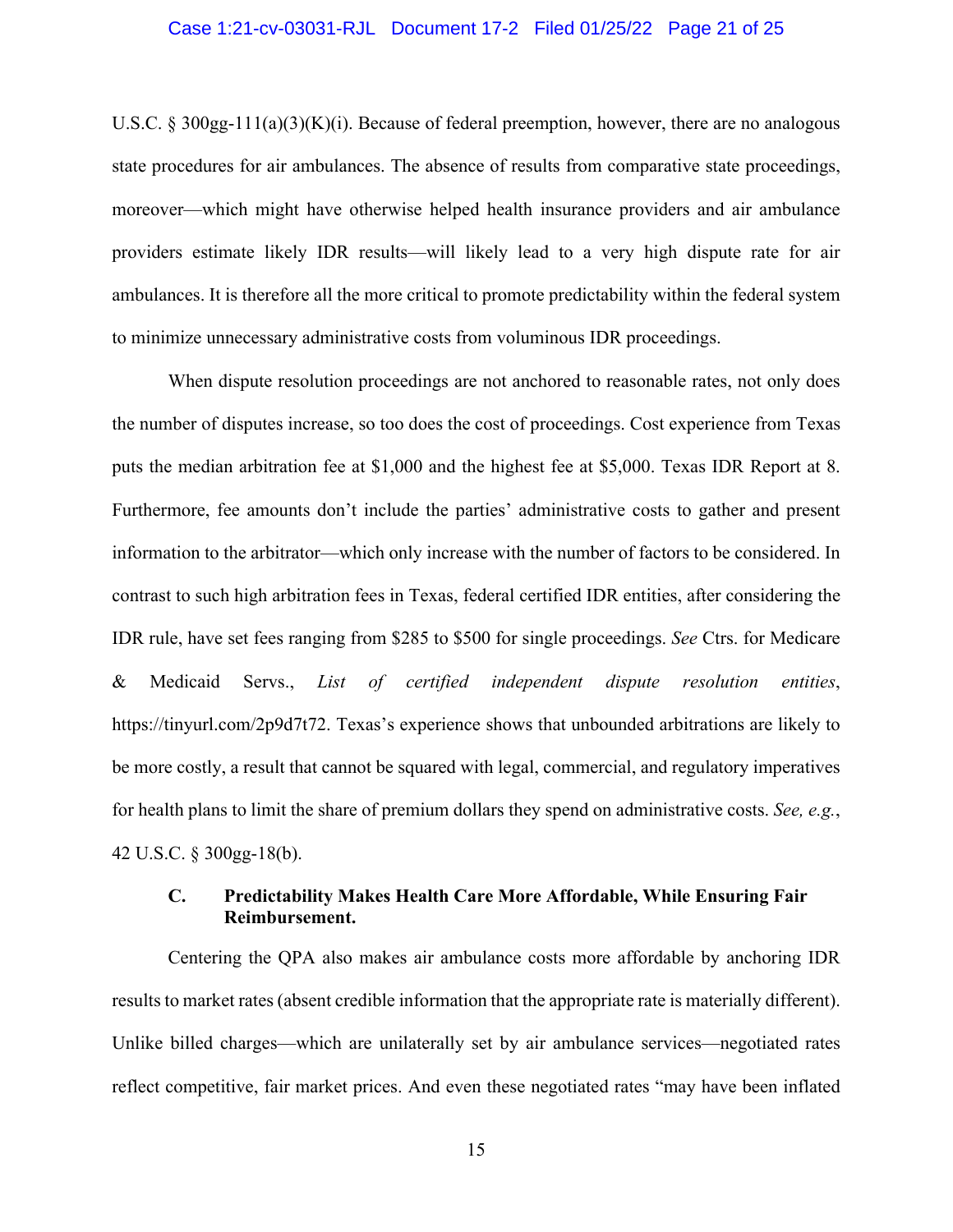#### Case 1:21-cv-03031-RJL Document 17-2 Filed 01/25/22 Page 22 of 25

due to the practice of surprise billing prior to the No Surprises Act." 86 Fed. Reg. at 55,996. That is especially true for air ambulances, as discussed above. But the QPA negotiated rates—around which IDR is centered—are still substantially less than formerly-balance-billing air ambulance services' billed charges ("sticker" prices), which they demanded from patients before the Act.

Anchoring the IDR process to market rates determined through arms-length negotiation between health plans and providers, *id.*, helps to ensure premiums reflect reasonable negotiated rates, rather than unlimited billed charges. Without such structure, arbitration can result in out-ofnetwork rates that are both volatile and excessive, thwarting the consumer-protection goals of the Act. In New Jersey, the median award is 5.7 times higher than the median in-network rate, and nearly a third of awards are more than 10 times higher than in-network rates. Chartock, *supra*, at 132. Predictability disappears, with awards reaching more than 25 times in-network rates, and 2- 6% of awards distributed at each multiple from 3 to 13. *Id.* at 133. In Texas, awards were nearly 5 times the initial health plan payment in 2020, and although initial payments increased in 2021, awards are still 3.4 times higher. Texas IDR Report at 5.

Even though the Act bans surprise billing, Americans would still pay the increased costs of an unpredictable dispute resolution process through higher premiums. As the Departments explained, "anchoring the determination to the QPA will help limit the indirect impact on participants, beneficiaries, and enrollees that would occur from higher out-of-network rates if plans and issuers were to pass higher costs on to individuals in the form of increases in premiums." 86 Fed. Reg. at 55,996. Centering the QPA both stabilizes and reduces health care costs, as shown by the Congressional Budget Office's projection of premium savings—which hinged on the assumption that the QPA would anchor IDR. *See* Cong. Budget Office, Estimate for Divisions O Through FF, H.R. 133, at 2-3, https://tinyurl.com/3eec2a4n; Letter from Rep. Frank Pallone, Jr. &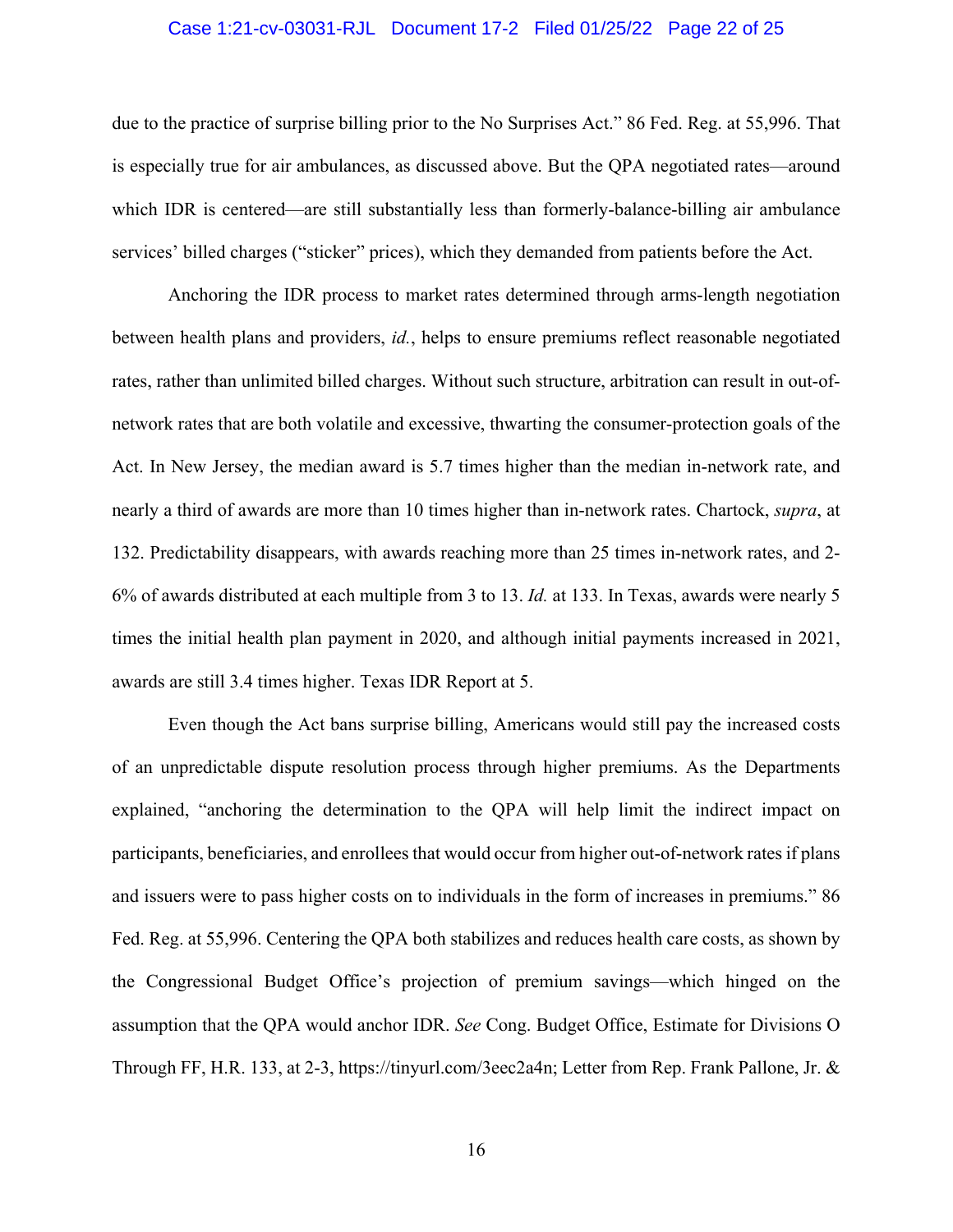#### Case 1:21-cv-03031-RJL Document 17-2 Filed 01/25/22 Page 23 of 25

Sen. Patty Murray to Secretary Becerra (Jan. 7, 2022). Lower premiums benefit consumers directly and reduce government health care expenditures for premium tax credits. *See* 86 Fed. Reg. at 56,059.

Contrary to the assertions of Plaintiff, greater predictability and affordability does not sacrifice fair reimbursement to providers. The QPA is a median negotiated rate that fairly reflects service characteristics that can increase costs. For example, ambulance vehicle type and clinical capability, 42 U.S.C. § 300gg-112(b)(5)(C)(ii)(IV), is captured in different billing codes. Stated another way, fixed wing transport is not the "same service" as rotary wing transport, and median, competitive market rates will reflect the difference. 86 Fed. Reg. at 36,891. Patient acuity and case severity is likewise reflected in distinct codes. *See* AHIP, Comment Letter, at 7 (Dec. 6, 2021), https://tinyurl.com/2crxsv52. Unlike air ambulance providers' unilaterally set and soaring charges that by their own estimate far exceed their costs, the QPA is the product of rates negotiated and agreed to between plans and air ambulance services. And additional credible information presented by either party must factor into the decision when that information demonstrates a material difference. 45 C.F.R. § 149.510(c)(4)(ii)(A); *id.* § 149.520(b)(1)-(2). But centering of the IDR process around the fair and competitively negotiated QPA rates reduces the likelihood and costs of resolving disputes, furthers predictability and efficiency, and helps remedy a uniquely dysfunctional market dynamic that foisted supracompetitive air ambulance charges on patients for far too long.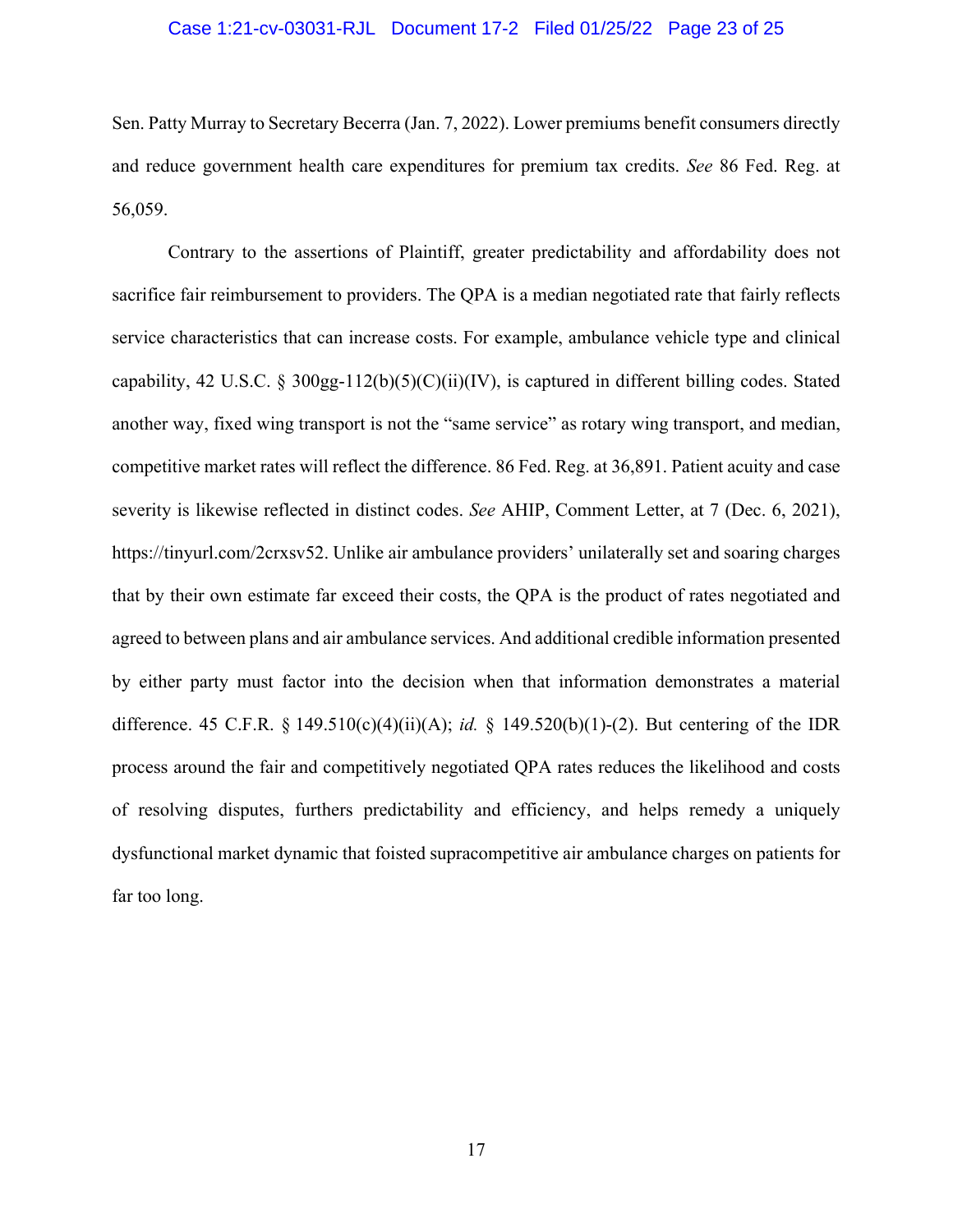Case 1:21-cv-03031-RJL Document 17-2 Filed 01/25/22 Page 24 of 25

## **CONCLUSION**

The Court should deny Plaintiff's motion for summary judgment and grant Defendants'

cross-motion for summary judgment.

Dated: January 25, 2022 Respectfully Submitted,

/s/ Hyland Hunt Hyland Hunt (D.C. Bar No. 999276) Ruthanne M. Deutsch (D.C. Bar No. 498091) DEUTSCH HUNT PLLC 300 New Jersey Ave. NW, Suite 900 Washington, DC 20001 Phone: (202) 868-6915 Fax: (202) 609-8410 hhunt@deutschhunt.com

Counsel for *Amicus Curiae* America's Health Insurance Plans